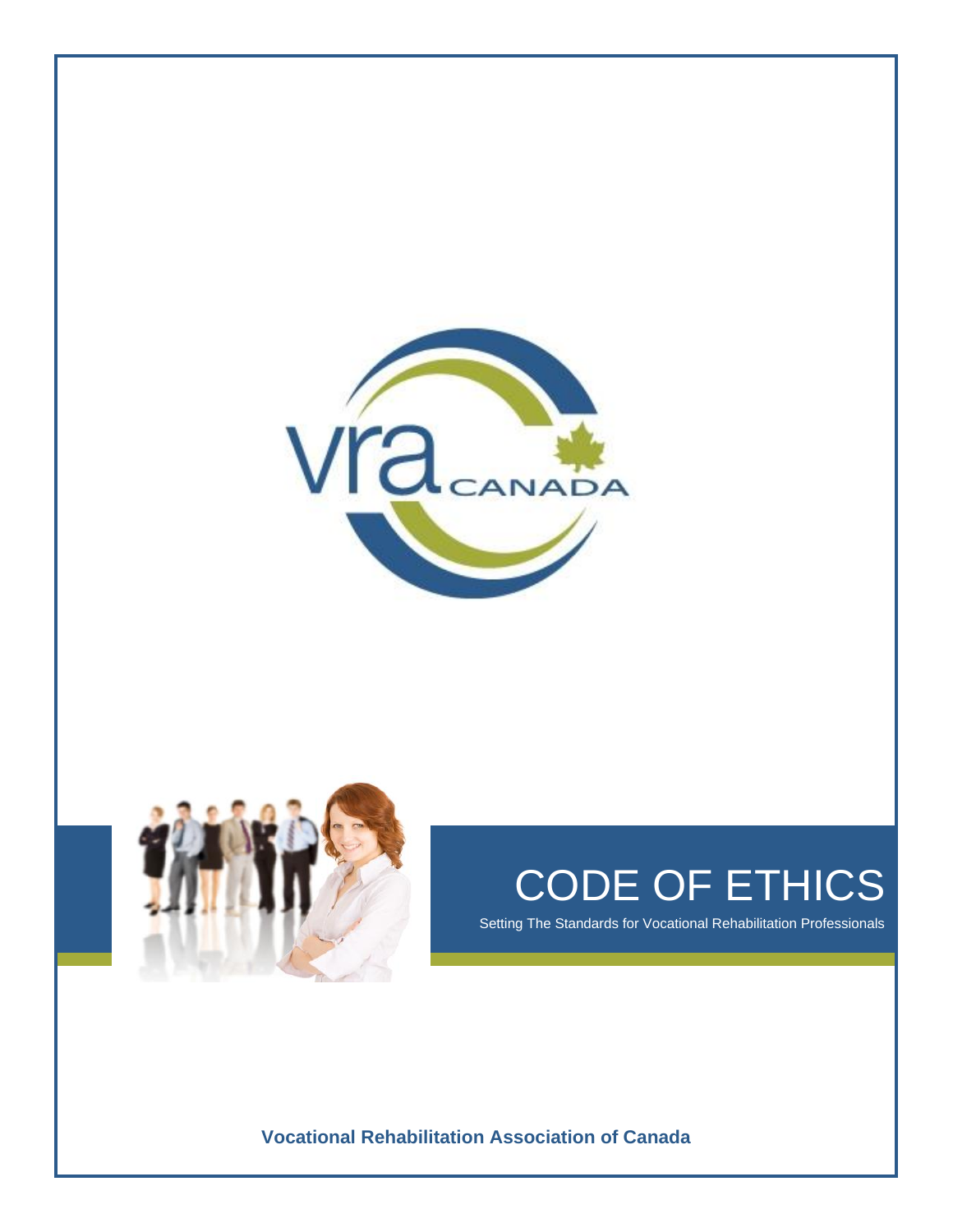

# **GLOSSARY OF TERMS**

# **ADVOCACY**

The ability to speak or act on one's own behalf.

# **ASSENT**

To express agreement.

# **AUTONOMY**

To honor the right to make individual decisions.

# **ATTITUDINAL BARRIERS**

A state of mind, and/or demonstration of a behaviour that expresses an opinion or purpose that creates an obstacle.

# **BENEFICENCE**

To do good to others.

# **CLIENT**

An individual with, or directly affected by, a disability, functional limitation (s), or medical condition and who receives services from a rehabilitation counselor. At times, rehabilitation counseling may be provided to an individual other than one with a disability.

# **CONSULTEE**

The person who may score an assessment on behalf of a publisher or assessment vendor.

# **CRITICAL ANALYSIS**

The ability to critically reflect and examine the issue by separating it into its elements.

# **DEPENDANT PERSONS**

An individual whose maintenance is another person's responsibility.

# **FIDELITY**

To be loyal, honest and keep promises.

# **FUNDERS**

Persons, businesses and/or organizations that provide and/or obtain fund(s) in various ways.

# **INFORMED CONSENT**

Where an individual fully understands the proposed nature of the services, including any risks involved and consents to their participating.

# **JUSTICE**

To be fair and to give equally to others.

# **LEGAL GUARDIAN**

A person appointed by the court to make decisions on behalf of an individual who is considered by the court as not competent.

# **MORAL PRINCIPLES**

Concepts/values/beliefs that are fundamental to determine right and wrong behaviours.

# **NEED TO KNOW**

Information that is needed in order to provide competent services.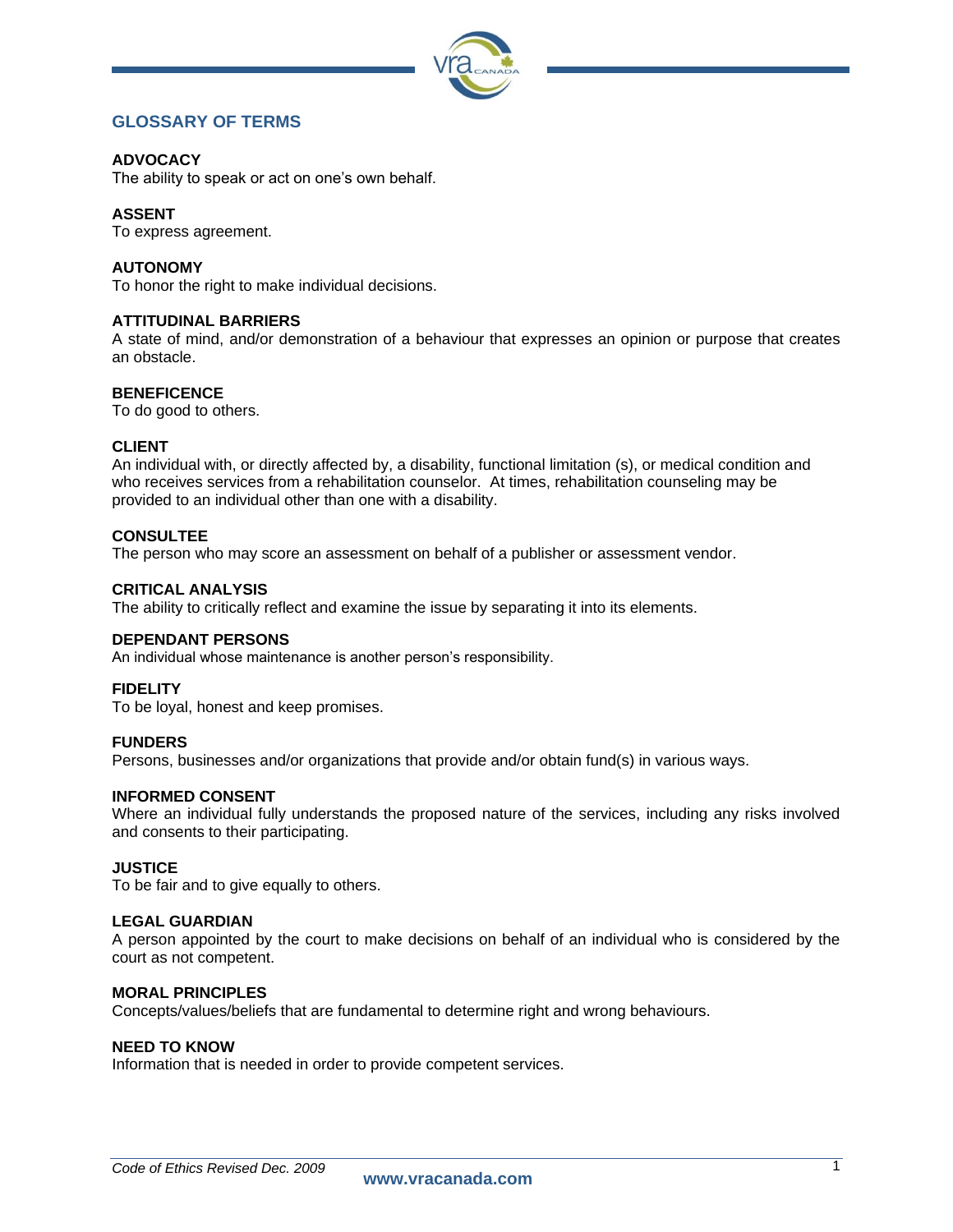

# **NONMALEFICENCE**

To do no harm to others.

# **OVER-INTERPRETATION**

Making interpretations that are beyond what the data supports.

# **PERSONS WITH DISABILITIES AND/OR DISADVANTAGES**

Experiencing difficulties in life functions, activities of daily living as a result of poverty, abuse, limited education, lack of social skills, un/underemployment and/or disabilities.

# **REHABILITATION PLANS**

A comprehensive plan of action that identifies specific goals and objectives that can be achieved through various means including education, training, exercise etc.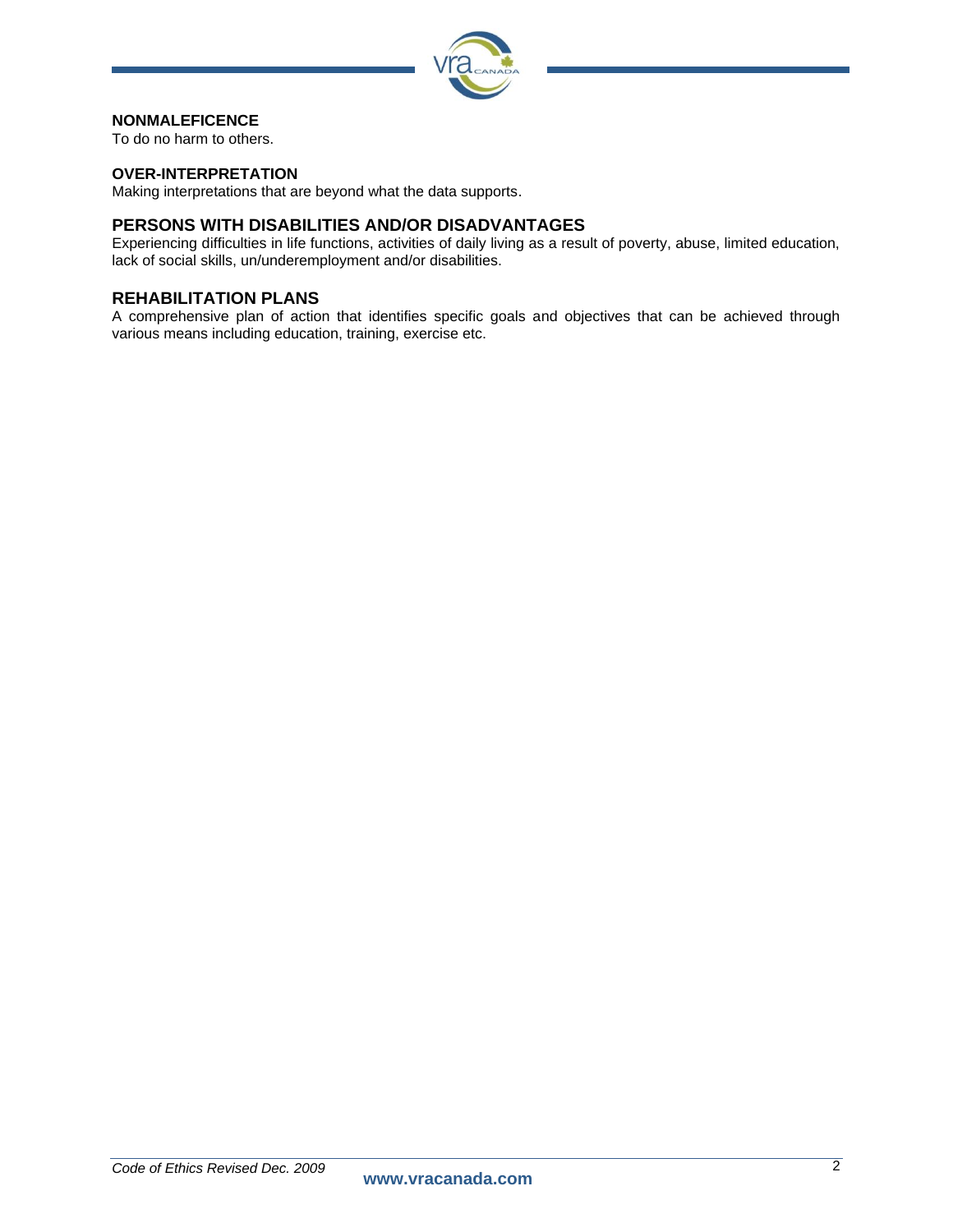

# **INTRODUCTION**

Codes of professional ethics identify those moral principles and standards of behaviour that professions, institutions, and organizations believe will assist them in distinguishing between right and wrong, and ultimately in making good moral judgments. Codes address professional relationships and do not prescribe personal morality. Codes of ethics define the appropriate relationships between professionals and others with whom they interact in a professional capacity. Professional relationships include many persons, e.g., direct consumers of services, family members, third parties, students, employees, supervisors, colleagues and program managers. Codes of ethics help to define the profession and assist professionals in serving the public good. Continuous discussion by professionals on the application of ethical principles may result in more respect and caring in the provision of services. The Vocational Rehabilitation Association of Canada has developed the Canadian Code of Ethics for Rehabilitation Professionals to guide the ethical practice of its members.

The purposes of a code of ethics are to:

- (a) Guide members of the profession on morally appropriate behaviour in conducting their professional activities.
- (b) Guide members of the profession on appropriate relationships for the protection of the public and consumer.
- (c) Identify the values and characteristics of the profession.
- (d) Provide tools, aids and supports for members in ethical decision-making.
- (e) Guide the teaching and learning of professional ethics.
- (f) Serve as a framework for processing ethical complaints.

# **Scope of Practice:**

Our members are committed to providing client-centered, outcome-based vocational/prevocational rehabilitation interventions and services to persons with a disability.

All persons with disabilities should have the right and opportunity to participate fully and with dignity in society. This includes being able to maintain quality of life as it leads towards independence, integration and full inclusion in the community.

Our members serve clients with a wide range of disabilities across the life span. These disabilities are the results of impairments due to "any loss or abnormality of psychological, physiological, or anatomical structure or function." (W.H.O. definition)

Our members advocate for the recognition of the rights, and the accessibility to appropriate services for persons with disabilities. Our members work with persons with disabilities to enhance their power and control over their own lives.

The primary services provided within the rehabilitation process include Assessment; Vocational Career and Adjustment Counseling; Vocational Evaluation; Transferable Skills Analysis; Work Adjustment; Job Placement/ Development; Job Analysis and Evaluation; Case Management/ Rehabilitation Services Coordination; and Disability Management. There is a commitment to client-centered models of service delivery.

Ethical relationships are maintained between the vocational rehabilitation professional and clients; family members, other professionals and direct service providers; third parties, community agencies, employers, colleagues and students

Ethical relationships are maintained between professionals and direct service clients, family members, third parties, community agencies, employers, colleagues, and students. They are also maintained with third parties who contract for assessments; rehabilitation plans, and who provide work placement and job development services.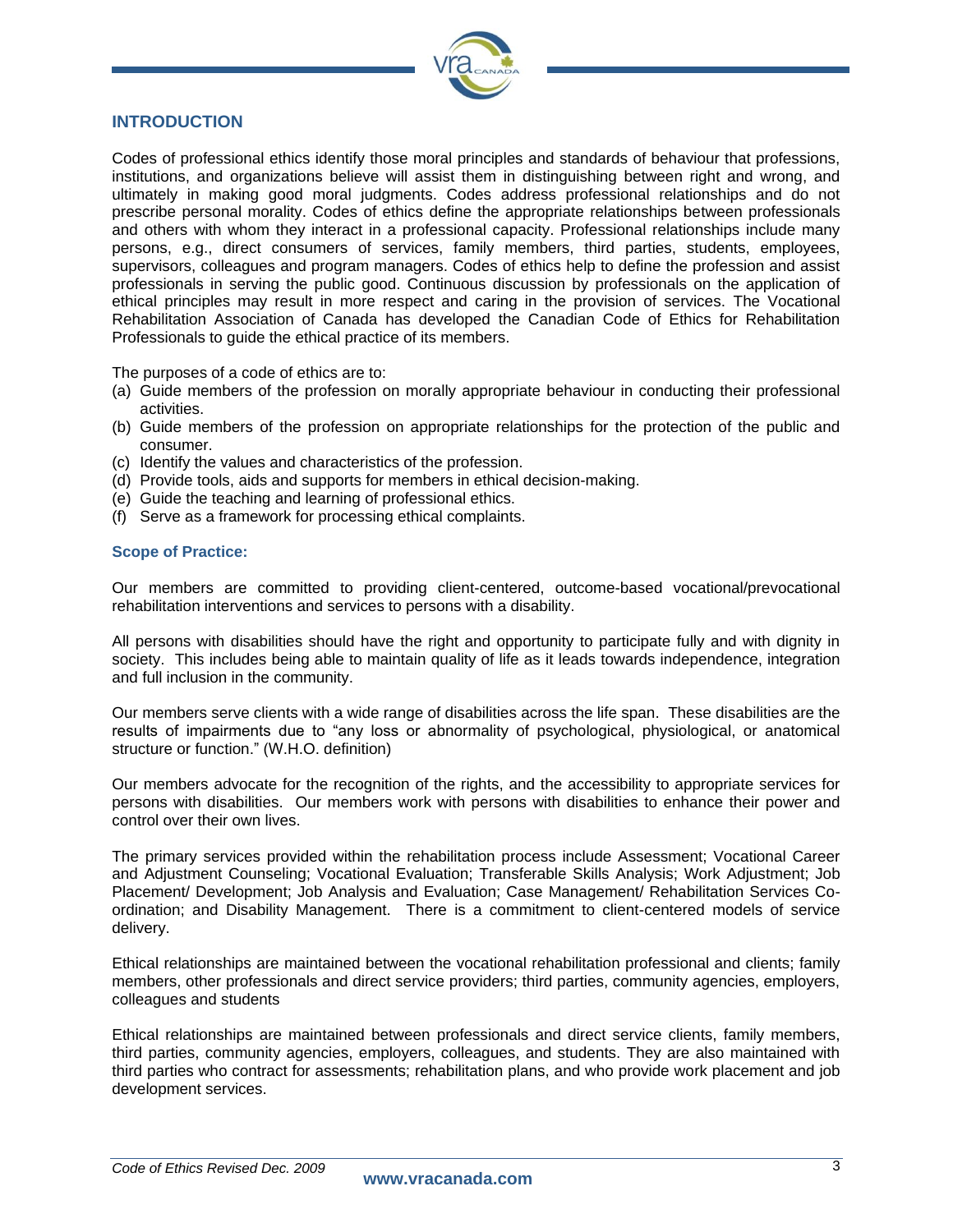

The fundamental spirit of respect and caring is the philosophical basis of the Canadian Code of Ethics for Rehabilitation Professionals. The ethical principles are described as:

# **(a) Respect for the dignity, rights and autonomy of persons.**

This principle, with its emphasis on moral rights, should be given the highest weight except in circumstances in which there is a clear and imminent danger to the physical safety of any person.

# **(b) Responsible caring for the best interests of persons.**

This principle generally should be given the second highest weight. Responsible caring requires competence and the obligation to do no harm and should be carried out only in ways that respect the dignity of persons.

# **(c) Integrity in professional relationships.**

This principle generally should be given third highest weight if the principles are in conflict. However, in rare circumstances, values such as openness and straightforwardness may be subordinated to the principles of Respect and Responsible Caring.

# **(d) Responsibility to society.**

This principle should be given the lowest weight when it conflicts with one or more of the other ethical principles. When a person's welfare appears to be in conflict with the benefits to society, it may be possible for the professional to serve both, but, if this is not possible, the respect and well being of the individual must take priority over that of society.

# **Ethical Dilemmas:**

Ethical dilemmas arise when it is not clear what the right action is for a professional to take in a given situation. Sometimes the dilemmas are based on not having sufficient information, or there is conflict between two or more principles or between the interests of different parties. The existence of an ethical dilemma may be signaled by one's feelings of discomfort about a situation, or there is a question of whose interests are being served. Identifying the reason for the discomfort may be the first step in engaging in a process of ethical decision making.

The range of ethical dilemmas is wider than between individual professionals and clients. For example, ethical dilemmas may arise in the relationships between professionals and third parties of various kinds, e.g., referrers, parents, teachers, doctors, lawyers, other agencies, and other professional disciplines. They also may arise between professionals and employers, funders, policy makers, administrators, and those who may contract for assessments. There may also be concerns about the relationships with program evaluators, accreditation surveyors, and researchers. Professionals may also be uncertain about the ethics of caring for oneself and colleagues in order to guard against burnout or impairment. In many dilemmas there is not one right or wrong answer, but rather the issue is how to manage the ongoing relationships in respectful and caring ways.

# **Ethical Decision-Making Steps:**

Ethical decision making steps assist in the process of choosing the action that is most consistent with the ethical principles.

The following problem solving steps are typical in models for ethical decision-making:

- 1. Identify the individuals and groups potentially affected by the decision.
- 2. Identify the ethically troubling issues, including the interests of persons who will be affected by the decisions, and the circumstances in which the dilemmas arose.
- 3. Consider how your personal biases, stresses, or self-interest may influence the development of choices of action.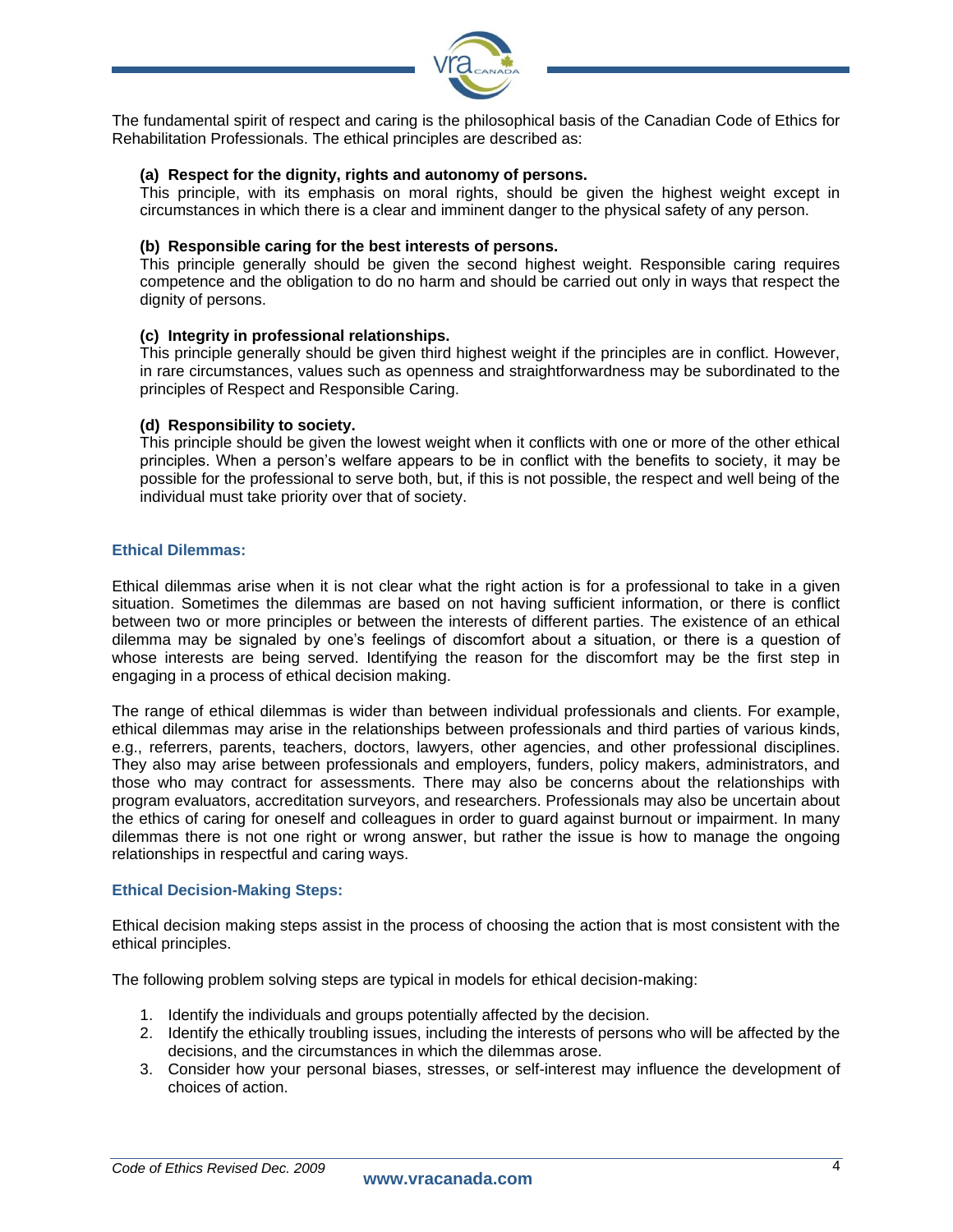

# Ethical Decision-Making Steps (cont'd):

- 4. Develop alternative courses of action remembering that you do not have to do this alone. (Where feasible, include interdisciplinary team members, clients, and others who may be affected by the decisions to share in the process. If the situation is difficult, consult with your professional association or other trusted professionals to maintain your objectivity and increase your options for action).
- 5. Analyze the likely risks and benefits of each course of action for the persons likely to be affected.
- 6. Choose a course of action, individually or collectively as deemed appropriate to the situation, after conscientious application of existing principles, values and standards.
- 7. Act, with an individual or collective commitment, to assume responsibility for the consequences of the action. (A collective commitment, as may occur within an interdisciplinary team, requires that someone be assigned the responsibility for follow-up).
- 8. Establish a plan to evaluate the results of the course of action, including responsibility for corrections of negative consequences, if any.
- 9. Evaluate the organizational systems in which the issue arose in order to identify and remedy the circumstances, which may facilitate and reward unethical practices.

# **Relationship of VRA Canada Ethics to other Professional Codes:**

The members of the Vocational Rehabilitation Association of Canada include representation from multiple professions with various approaches to the provision of rehabilitation services for persons with a disability and/or disadvantage. Therefore, while all of them must adhere to the VRA Canada Code of Ethics, some must also adhere to the codes of other professional associations or regulatory bodies. While the ethical principles of the different professional codes may be very similar, there may be differences in how they are interpreted. In a given situation these differences may be resolved through consultation or an ethical decision-making process that evaluates the proposed behaviours against the common values of the professions. Those persons, who work in the rehabilitation field without formal membership in a professional association, and their supervisors, also may refer to this code for guidance in maintaining ethical practices.

# **Periodic Review:**

VRA Canada, as a national voluntary association, provides leadership in establishing standards for the practice of rehabilitation professionals. VRA Canada has the authority to suspend membership and registration for inappropriate behaviour, but does not have the legislative authority to enforce compliance to a code of ethics. Provincial governments may grant such authority to professional disciplines through legislation. This code of ethics contains both aspirational and prescriptive statements.

Professional codes of ethics must be reviewed periodically in order for them to remain current; it is recommended within 3-5 years. The ethical principles provide a framework that remains durable over time, although changes occur in philosophical thinking, legislation and technological advances. Attitudes and access to services for persons with a disability and/or disadvantage are continuing to change. VRA Canada welcomes the suggestions from members, persons with a disability and/or disadvantage, and other interested parties on additions or revisions that would improve the usefulness of the Code of Ethics.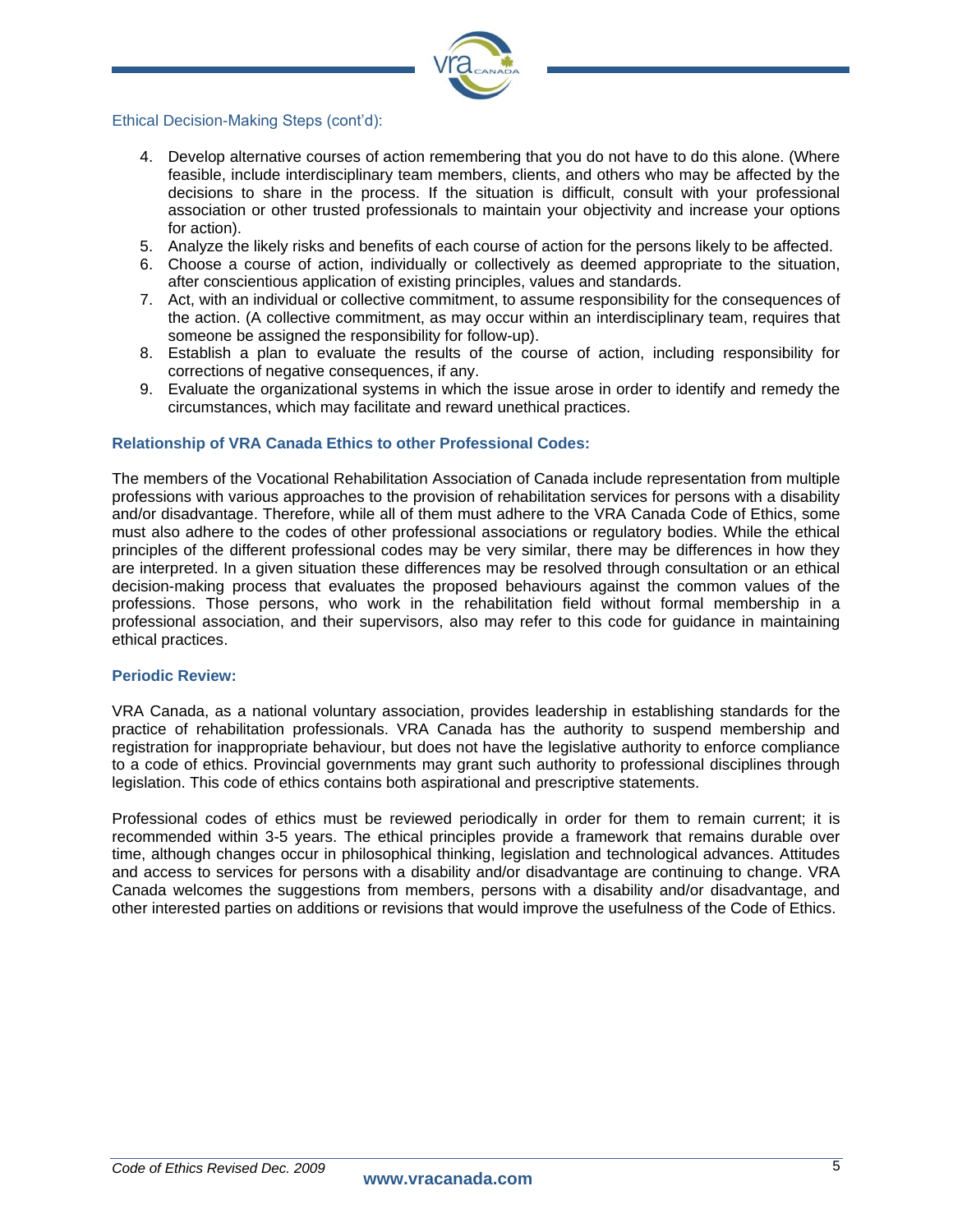

# **ETHICAL STANDARDS**

# **1. PROFESSIONAL - CLIENT RELATIONSHIP**

# **Value Statement**

Vocational Rehabilitation Professionals respect the dignity, autonomy, self-determination, and rights of all persons with whom they interact in a professional capacity. They recognize the innate worth of human beings is neither enhanced or reduced by their ethnicity, religion, gender, marital status, sexual orientation, physical or mental disabilities, age, socio-economic status, or any other preference or personal characteristic, condition, or status. Vocational Rehabilitation Professionals have a responsibility to demonstrate respect in proactive ways. The primary ethical obligation of Vocational Rehabilitation Professionals is to their clients, or those persons who are directly in receipt of their services. Vocational Rehabilitation Professionals will endeavour at all times to promote each client's welfare and to place the client's interest above their own and avoid imposing values inconsistent with vocational rehabilitation.

- **1.1 Informed Consent.** Prior to entering into a professional relationship with a client, the Vocational Rehabilitation Professionals will inform clients verbally, in writing and in a manner which accommodates any limitations the client may have, the rights and responsibilities of both the client and Vocational Rehabilitation Consultant. Disclosure will minimally include the following:
	- The Vocational Rehabilitation Professional's credentials, training, and relevant  $\bullet$ experience
	- Purposes, goals, techniques, procedures, modalities, orientation  $\bullet$
	- Limitations, potential risks and benefits of service
	- Frequency and length of services
	- Expectations of client involvement  $\bullet$
	- Confidentiality and privilege  $\bullet$
	- Limits of confidentiality, including statutory exceptions, supervisors or other team  $\bullet$ members who may be involved, and risks of electronic communications
	- Information and case files retrieval, preservation and disposal  $\bullet$
	- Affiliation relationships
	- Intended use of tests, assessments and reports  $\bullet$
	- Fees and billing arrangements
	- Cancellation policy
	- Process for disputes or complaints
	- Contingencies for continuation of vocational rehabilitation services  $\bullet$
	- Recognize that a client has the freedom to choose to enter, continue and/or terminate the  $\bullet$ potential relationship
	- Informed consent must be obtained when a Vocational Rehabilitation Consultant changes  $\bullet$ from the original role to another or different role

Vocational Rehabilitation professionals need to recognize that any or all of these issues may need to be reiterated or expanded upon throughout the client-professional relationship.

**1.2 Collaborative Relationship.** Vocational Rehabilitation Professionals will work jointly with their clients in developing and revising integrated, individual rehabilitation plans that are realistic and mutually agreed upon goals, consistent with the client's abilities and circumstances of the clients. They will consider vocational outcomes that are consistent with the overall abilities, vocational limitations, physical and psychological restrictions or limitations, general temperament, interest, aptitudes, social skills, education, general qualifications, transferable skills, and cultural, and other relevant characteristics and needs of client, employer and public and offers a reasonable promise of success of mutually agreed upon goals.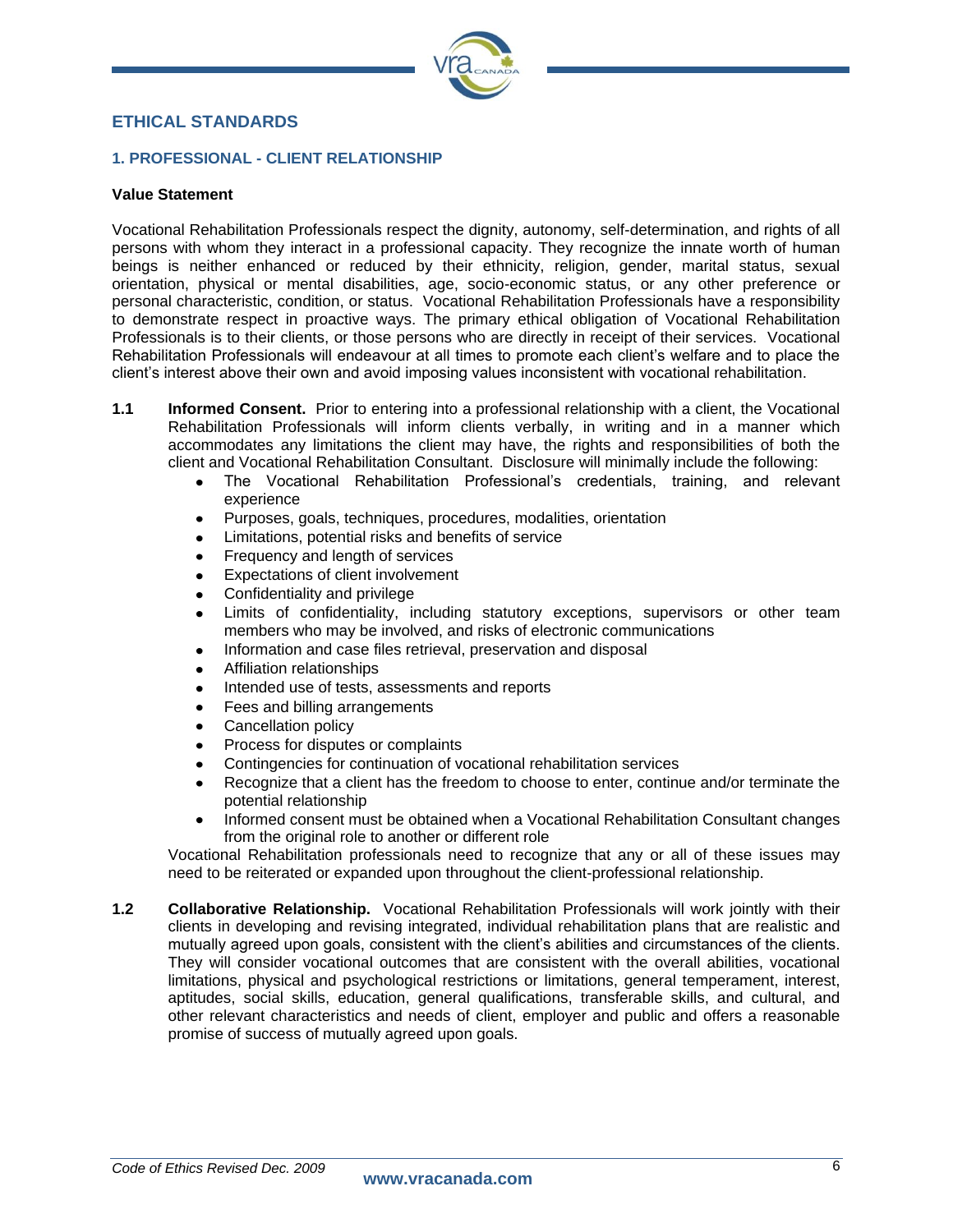

- **1.3 Client Choice.** Vocational Rehabilitation Professionals will recognize the client's right to make choices and will provide clients with options to make informed choices. When working with minors or other persons who are unable to give voluntary, informed consent, the Vocational Rehabilitation Professional will protect the client's best interest. Vocational Rehabilitation Professionals must provide adequate information in order to make an informed decision regarding services.
- **1.4 Involvement of Family or Significant Others.** Vocational Rehabilitation Professionals will recognize the family, significant others, social, workplace or educational networks as potential resources and will attempt to enlist family or significant others' understanding and involvement in the rehabilitation process if and when appropriate. The client or legal guardian's permission will be secured prior to any involvement of family or significant others.
- **1.5 Client Welfare.** Vocational Rehabilitation Professional will not exploit the trust and dependency manifested in clients or their families, and will avoid any economic, physical, psychological or sexual abuse or impropriety when dealing with clients and their families.
- **1.6 Respecting Diversity.** Vocational Rehabilitation Professionals will demonstrate respect, acceptance and a willingness to understand different beliefs that affect their professional activities. Vocational Rehabilitation Professionals will develop and adapt interventions and services to incorporate consideration of client's preferences and will not discriminate on the basis of age, colour, culture, disability, nationality, ethnic group, gender, race, language preference, religion, spirituality, sexual orientation, marital status, and/or socio-economic status.
- **1.7 Language.** Vocational Rehabilitation Professionals will use language that conveys respect and addresses issues of difference in ways that are open and professional.
- **1.8 Professional/Personal Relationships.** Vocational Rehabilitation Professionals will make every effort possible to avoid developing dual relationships with clients which could affect professional judgement and/or increase the potential of exploitation. Examples may include, but are not limited to, professional relationships with employees, students, close friends, relatives, or research subjects.
- **1.9 Third Party Relationships.** Vocational Rehabilitation Professionals who provide services at the request of a third party will clarify the nature of their contributions, and responsibilities to all involved. They will ensure that all parties are aware of the nature, scope, and duration of the services to be provided, the goals and expected outcomes, and to whom and how such outcomes will be communicated. When serving as case consultants or expert witnesses, Vocational Rehabilitation Professionals are obligated to provide unbiased, objective opinion.
- **1.10 Multiple Clients.** When Vocational Rehabilitation Professionals provide services to two or more persons, such as husband and wife, parent and children, the Vocational Rehabilitation Professional will clarify at the outset, which person or persons are clients and the nature of the relationship they will have with each involved person. If it becomes apparent the Vocational Rehabilitation Professional may be called upon to perform potentially conflicting roles, they will clarify, adjust, or withdraw from such roles with care.
- **1.11 Group Work.** Vocational Rehabilitation Professionals will screen prospective group participants to the extent possible whose needs and goals are compatible with the goals of the group, who will not impede the group process, and whose well being will not be jeopardized by the group experience. Vocational Rehabilitation Professionals will take reasonable precautions to protect clients from physical and/or psychological trauma while participating in the group. Vocational Rehabilitation Professionals will clearly communicate the limitations of confidentially to the group participants.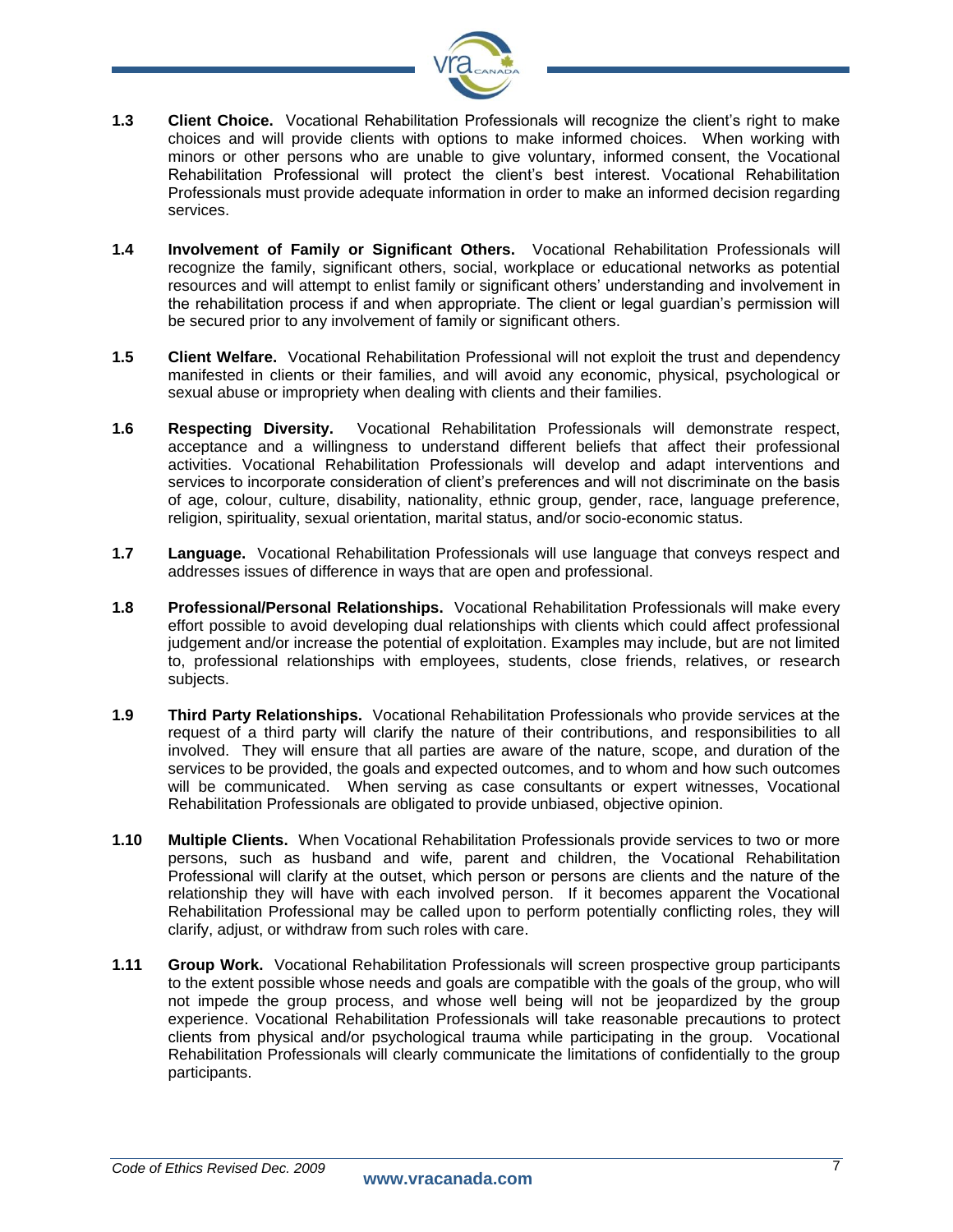

- **1.12 Protection of Client Interest.** Vocational Rehabilitation Professionals will support and protect clients in conflicts between clients' interests and the welfare of the community, the client's family or the organization with which the Vocational Rehabilitation Professional is associated, unless there is immediate danger to other individuals or the client's behaviour is perceived to be not in their best interests, illegal, or harmful to the others.
- **1.13 Respect for Privacy.** Vocational Rehabilitation Professionals will respect their client's privacy and will solicit information when it is beneficial and /or necessary to the provision of services.
- **1.14 Sexual Relationships.** Vocational Rehabilitation Professionals will not engage in sexual or romantic relationships with current clients. Sexual or romantic relationships with former clients are prohibited for five years following the last professional contact of any kind.
- **1.15 Prohibition of sexual relationship with former clients.** Before engaging in sexual or romantic relationships with former clients after the five-year-period, the Vocational Rehabilitation Professional will consult with a knowledgeable professional and discuss the potential of the relationship to be harmful, coercive or exploitative in any manner. If a client has a history of physical, emotional, or sexual abuse or if the client has ever been diagnosed with any form of psychosis or personality disorder, developmental disability, marked cognitive impairment, or if the client is likely to remain in need of therapy due to the intensity or chronicity of a problem, Vocational Rehabilitation Professionals do not engage in sexual activities or sexual contact with a former client, regardless of the length of time elapsed since termination of the client relationship.
- **1.16 Communication of Information.** Vocational Rehabilitation Professionals shall communicate in a manner that is both developmentally, psychologically, and culturally appropriate. When clients have difficulty understanding the language used by the professional, the Vocational Rehabilitation Professional will provide the necessary services to ensure comprehension by the client. This may include interpreters, translators, and/or use of assistive technology.

**1.16.1 File Documentation.** Vocational Rehabilitation Professionals will establish and maintain documentation that accurately, sufficiently, and timely reflects the services provided, and that identifies who provided the service. If case notes need to be altered it is done in a manner that preserves the original note and is accompanied by the date of change, information that identifies the person who made the change, and the reason for the change. Vocational Rehabilitation Professionals will maintain appropriate client file documentation. Subject to the reason for referral, documentation will include:

- Reason for referral
- Professional disclosure/informed consent
- Signed consents to release information  $\bullet$
- Initial vocational assessment  $\bullet$
- **Correspondence**  $\bullet$
- Regulatory orders, if available  $\bullet$
- Written evaluation  $\bullet$
- Vocational assessment/testing results  $\bullet$
- Written agreement such as training-on-the job  $\bullet$
- Medical/psychological reports
- Other interventions  $\bullet$
- $\bullet$ Written closure report

*Materials used in the formation of an opinion or plan shall form part of the file documentation.*

**1.17 Universal Design**. Vocational Rehabilitation Professionals support the principle of universal design. The use of multiple techniques and tools which are accessible and appropriate for individual's varied backgrounds, learning styles, and abilities, aid in the reduction and/or elimination of barriers to full engagement, learning and self-discovery in vocational rehabilitation process.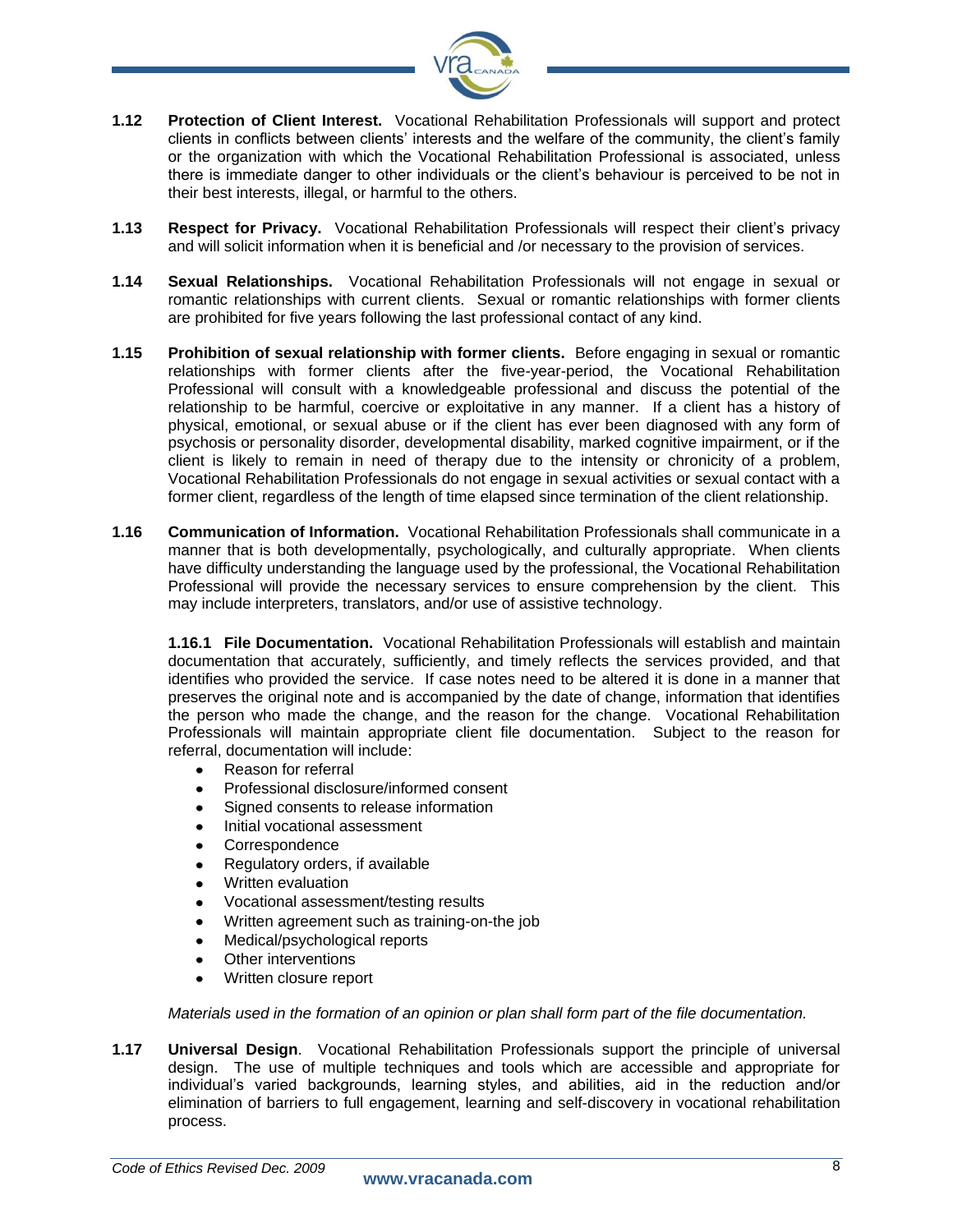

- **1.18 Technology.** Vocational Rehabilitation Professionals will ensure that technology or any of its applications do not present a barrier to participation in rehabilitation services. Where a barrier exists, the Vocational Rehabilitation Professional will design or recommend alternatives.
- **1.19 Termination of Services.** Vocational Rehabilitation Professionals will not abandon clients or terminate services unless:
	- it has been ascertained that the client is not benefiting from services,  $\bullet$
	- vocational rehabilitation services are no longer required,  $\bullet$
	- vocational services no longer service the client needs or interests,  $\bullet$
	- the client is referred to an appropriate resource, or  $\bullet$
	- the vocational rehabilitation consultant is in jeopardy of harm by the client or another  $\bullet$ person whom the client has a relationship.
- **1.20 Transfer of Services.** Vocational Rehabilitation Professionals are expected to be knowledgeable about referral resources and suggest appropriate resources. They are expected to ensure that appropriate administrative processes are completed in a timely manner and open communication is maintained with both the client and service providers. Vocational Rehabilitation Consultants prepare and disseminate, to an identified colleague or records custodian, a plan for transfer of the client and files in case of death, incapacitation or termination of practice.

# **2. CONFIDENTIALITY**

# **Value Statement**

Vocational Rehabilitation Professionals establish and uphold appropriate boundaries, respect privacy and maintain confidentiality. Considering the developmental, cognitive, psychological and or cultural context of the client, Vocational Rehabilitation Professionals clearly and competently communicate the parameters of confidentiality prior to engaging in any rehabilitation services or activities and reiterate the information throughout the rehabilitation process.

- **2.1 Confidentiality.** Vocational Rehabilitation Professionals shall respect the confidentiality of client information and take reasonable precautions to protect confidential information obtained through the course of their work. Vocational Rehabilitation Professionals will inform and discuss with clients, at the onset of services, and provide in writing, the confidential nature of the relationship and of any limits or potential limitations such as but not limited to:
	- **Information Shared with Others.** Discussion with team members, supervisors, employers, and /or consultation with other professionals for the purposes of providing effective services. This includes information collected on behalf of government, insurance companies and/or other agencies to which the vocational rehabilitation consultant has a contractual obligation.
	- $\bullet$ **Legal Requirement and Disclosure**. Legal regulations such as reporting risk of neglect of children, response to subpoena or court order, investigation or complaint by legal body, and disclosure of contagious and fatal diseases.
	- **Client or Public Safety.** Vocational Rehabilitation Professionals take necessary  $\bullet$ precautions to protect their clients, their own and/or others health and safety from the inappropriate actions of others and are obliged to follow the requirements of the appropriate Occupational Health and Safety legislation.
	- **Third party Services.** Conditions of services contracted and paid for by third parties  $\bullet$
- **2.2 Cultural Sensitivity.** Vocational Rehabilitation Professionals will maintain knowledge, personal awareness, sensitivity and skills regarding cultural meanings of confidentiality and privacy.

**2.2.1 Safeguarding Records**. Vocational Rehabilitation Professionals will take measures necessary to protect and safeguard the dissemination, maintenance, storage and disposal of client information and records in ways that protect confidentiality.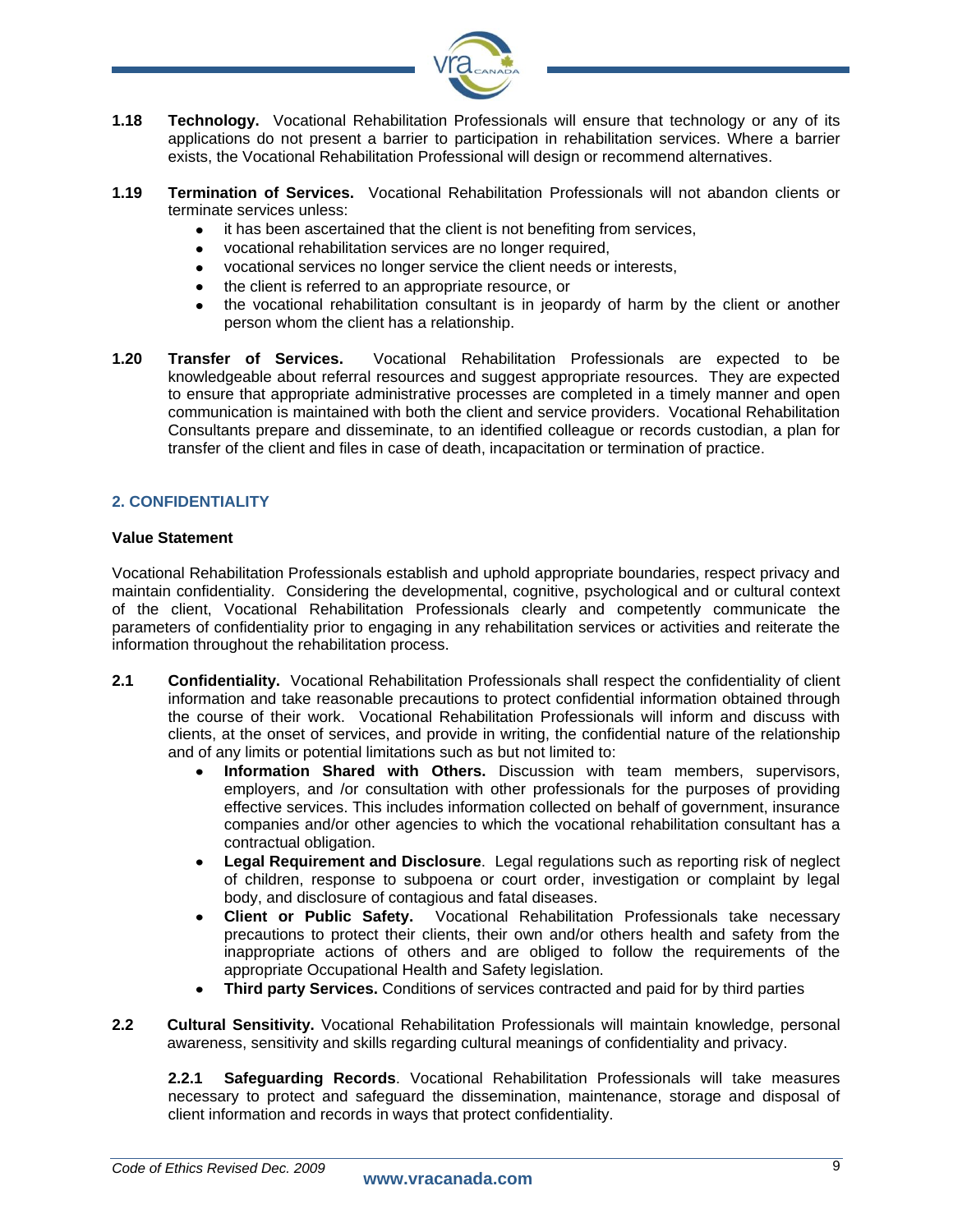

- **2.3 Physical Environment.** Vocational Rehabilitation Professionals will ensure that interview rooms, reception areas, and conference areas are secure as to protect confidentiality. Informed consent applies when meeting with clients in other settings.
- **2.4 Limitations of Electronic Communications.** Vocational Rehabilitation Professionals who offer services, products or information via electronic transmission will inform clients of the risks to privacy and limits of confidentiality. Vocational Rehabilitation Professional will notify clients of their intent to utilize electronic communication such as e-mail as a medium to manage client information, seek to assess that clients have understood the implications of this communication method and obtain consent from the client to use this type of communication method.
- **2.5 Written Release of Information.** Vocational Rehabilitation Professionals will not consult with or release confidential information to other professionals, employers or rehabilitation team members without the written permission of client, the client's legal guardian or referral source unless a court of law compels disclosure.
- **2.6 Minimal Disclosure**. In disclosing information, Vocational Rehabilitation Professionals will only provide germane information necessary to enable the recipient of the information to assist that client and will make every effort to avoid undue invasions of privacy.
- **2.7 Cooperating Agencies.** Vocational Rehabilitation Professionals will instruct recipients of client information about confidentiality standards to be observed and ensure that other agencies with which information is shared have policies to protect confidentiality.
- **2.8 Confidential Information for Didactic or Other Purposes.** Vocational Rehabilitation Professionals will ensure that client information used in research, position papers, education, or other public media adequately protect the confidentiality of clients.
- **2.9 Recorded Interactions.** Vocational Rehabilitation Professionals will obtain written permission from the client, legal guardian, and/or legal representative prior to any video/audio taping and/or photographing of their interview session or any interaction they may have with the client.
- **2.10 Group Work.** The Vocational Rehabilitation Professional will clearly define confidentiality and the parameters for the specific group being entered, explain its importance and discuss the difficulties related confidentiality. The fact that confidentiality cannot be guaranteed will be clearly communicated to group members.
- **2.11 Family Work.** The Vocational Rehabilitation Professional will protect the privacy rights of each family member. Unless otherwise directed by law, information about one family member will not be disclosed to another member without permission.
- **2.12 Alternative Communications.** When using alternative means of communication, e.g interpretative services, confidentiality is maintained.
- **2.13 Client Access to files.** Vocational Rehabilitation consultants recognize that vocational records are kept for the benefit of the client, and therefore provide access to records and copies of records when requested by the client, unless prohibited by law. In instances where records contain information that may be sensitive, confusing, or detrimental to the client, vocational rehabilitation professionals have a responsibility to adequately interpret such information to the client. In situations of multiple clients, access to records is limited to those parts of records that do not included confidential information related to another client. When vocational rehabilitation professionals are in possession of records from other sources, they refer the client back to the original source.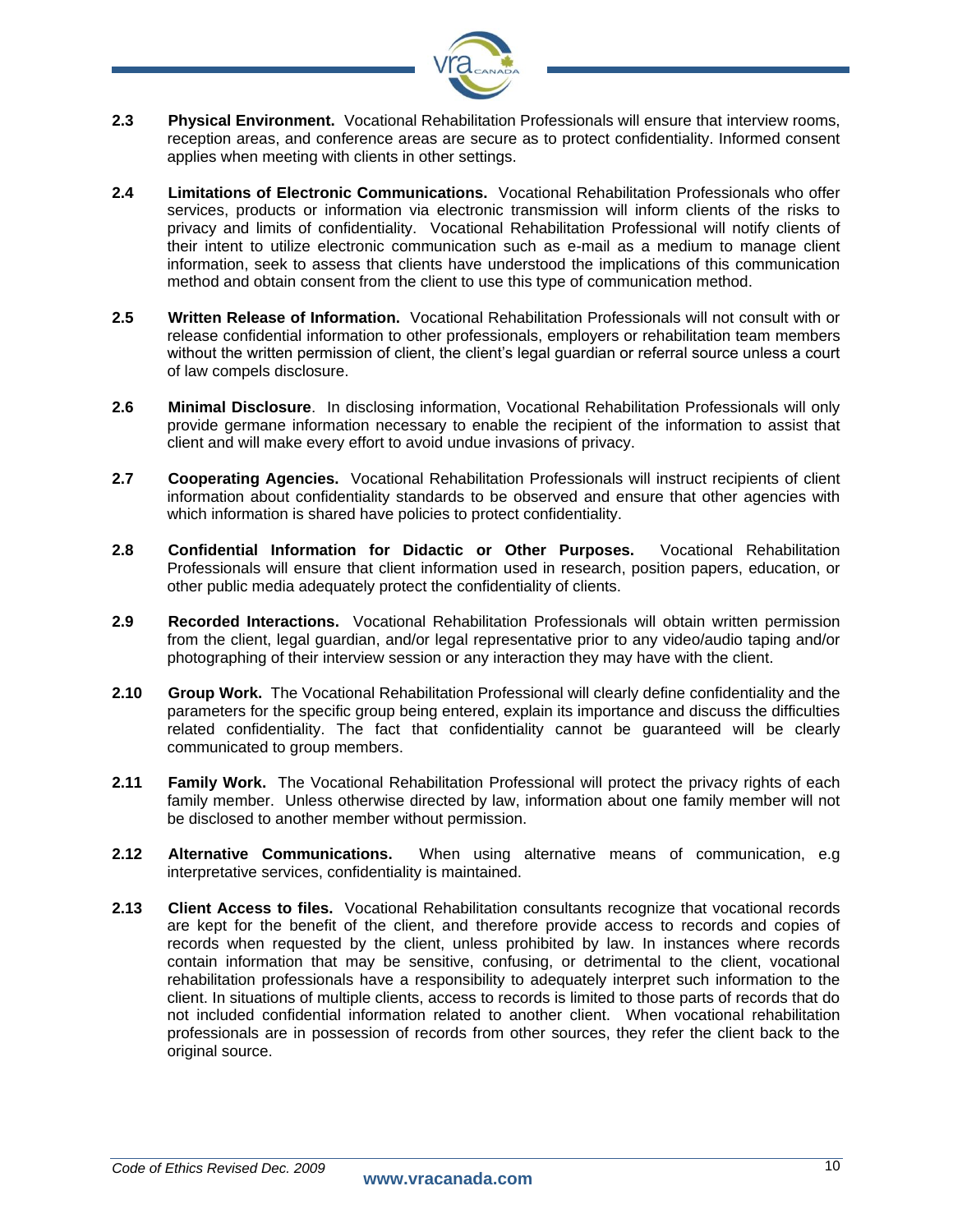

# **3. PROFESSIONAL RESPONSIBILITY**

# **Value Statement**

Vocational Rehabilitation Professionals value competence in all their professional activities, and are committed to open, honest, and accurate communication and practice in a non-discriminatory manner within the boundaries of professional and personal competence. They cooperate in inter-professional relationships. Vocational Rehabilitation Professionals have a responsibility to abide by their professional Code of Ethics, which governs the standards of conduct.

- **3.1 Knowledge of Standards**. Vocational Rehabilitation Professionals have a responsibility to read, understand and follow the Vocational Rehabilitation Association of Canada (VRA Canada) Code of Ethics and adhere to applicable laws and regulations.
- **3.2 Boundaries of Competence.** Vocational Rehabilitation Professionals will practice only within the boundaries of their competence, based on their education, training, supervised experience, credentials, and appropriate professional experience. Vocational Rehabilitation Professionals will not misrepresent their role or competence to clients.
- **3.3 Referral.** Vocational Rehabilitation Professionals will refer clients to other professionals or agencies as the needs of the clients dictate and ensure that the referral is to an appropriate resource.
- **3.4 New Speciality Areas of Practice**. Vocational Rehabilitation Professionals may expand their practices in areas new to them only after appropriate education, training, and experience. While developing skills in new areas, the Vocational Rehabilitation Professional will take steps to ensure the competence of their work and to protect clients from harm.
- **3.5 Resources.** Vocational Rehabilitation Professionals will ensure that the resources used or accessed in their work are credible and valid (e.g., web link, references used in bibliographies, etc.).
- **3.6 Qualified for Service Delivery.** Vocational Rehabilitation Professionals may accept employment and/or contracts for service delivery only for positions for which they are qualified by education, training, credentials, and experience. Vocational Rehabilitation Professionals will hire and/or contract only individuals who are qualified and competent for vocational rehabilitation positions.
- **3.7 Accurate Representation.** Vocational Rehabilitation Professionals claim or imply only professional qualifications actually completed and correct any known misrepresentations of their qualifications by others. Vocational Rehabilitation Professionals truthfully represent the qualifications of their professional colleagues and clearly distinguish between paid and volunteer work experience and accurately describe their continuing education and specialized training.
- **3.8 Monitor Effectiveness.** Vocational Rehabilitation Professionals will take steps to evaluate their efficacy as Vocational Rehabilitation Professionals, by developing collegial supports, peer supervision and/or mentorship.
- **3.9 Ethical Issues Consultation.** Vocational Rehabilitation Professionals will take steps to consult with other rehabilitation professionals or related professionals when they have questions regarding their ethical obligations or professional practices.
- **3.10 Maintaining Competence.** Vocational Rehabilitation Professionals will engage in continuing education to maintain competence in the skills they use, will remain current with generally accepted and applicable standards of practice within the profession, will be open to exploring new and emerging techniques through such activities as reading, courses, professional meetings, supervision, conferences, and other continuing education activities. Vocational Rehabilitation Professionals will meet the required hours of continuing education within the specified time frame necessary to maintain professional registration.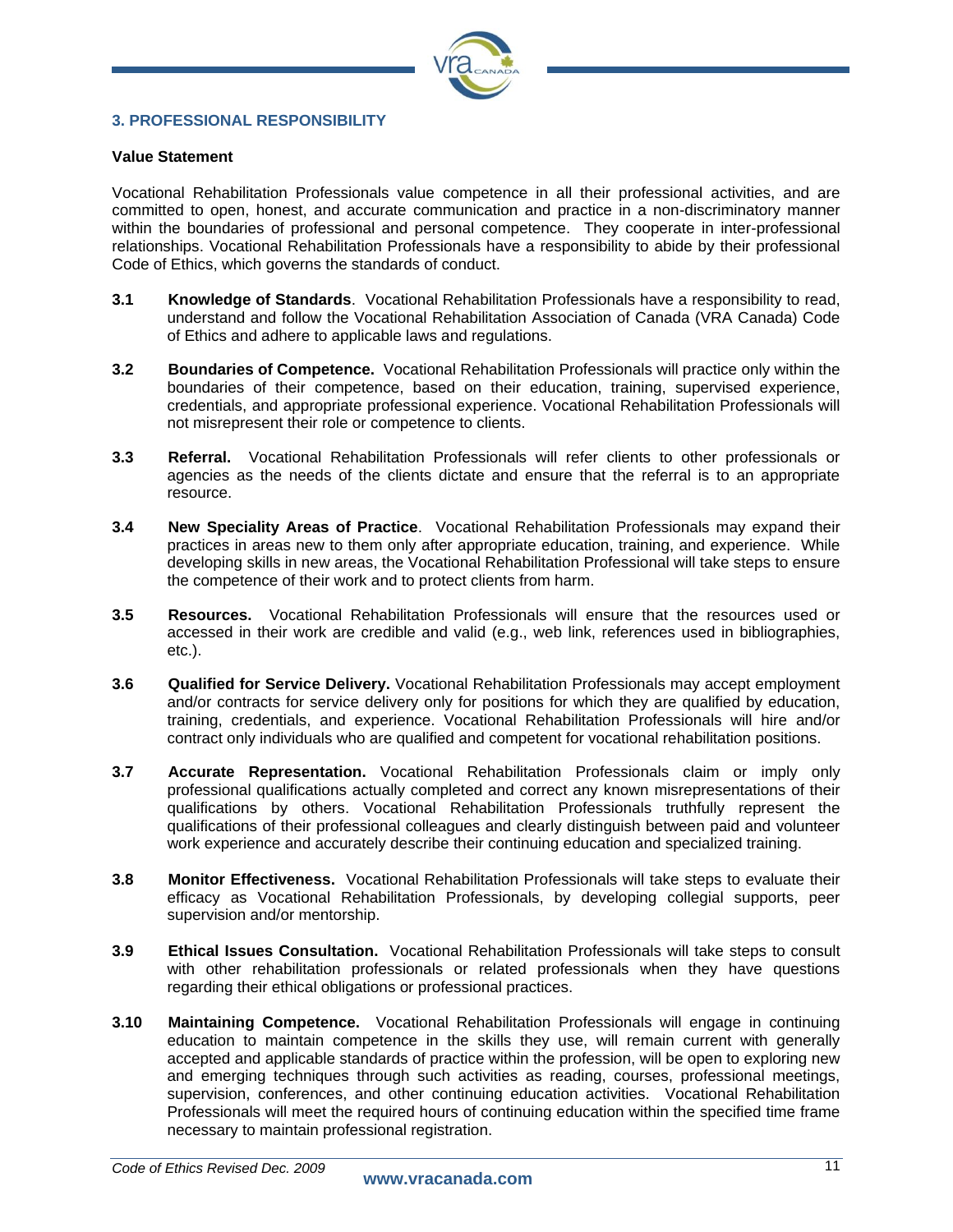

- **3.11 Respect for Diversity**. Vocational Rehabilitation Professionals develop and adopt interventions and services to incorporate consideration of a client's cultural perspective and recognition of barriers external to the client that may interfere with achieving effective rehabilitation outcomes. Vocational Rehabilitation Professionals do not discriminate.
- **3.12 Administrative Roles**. Vocational Rehabilitation Professionals who are administrators/ supervisors of rehabilitation services units will ensure that services are provided in a legal and ethical manner.
- **3.13 Educational Roles**. Vocational Rehabilitation Professionals who function as educators of other professionals will ensure that program materials and course content are appropriate to train students to function competently as professionals and practice the principals of universal design.
- **3.14 Self-Care and Functional Competence.** Vocational Rehabilitation Professionals will engage in healthy self-care activities and be alert to signs of physical, mental, or emotional problems and will refrain from offering or rendering professional services when their physical, mental, or emotional conditions are likely to harm the client or others. They seek assistance for problems that reach the level of professional impairment, and if necessary, they limit, suspend, or terminate their professional responsibilities until such time it is determined that they may safely resume their work.
- **3.15 Functional Impairment in Colleagues and Supervisors.** Vocational Rehabilitation Professionals assist colleagues or supervisors in recognizing their own professional impairment and provide consultation and assistance when warranted with colleagues or supervisors demonstrating signs of impairment and intervene as appropriate to avoid harm to client.
- **3.16 Delegation of Work to Others.** Vocational Rehabilitation Professionals who delegate work to others or who use the services of others will take reasonable steps to:
	- $\bullet$ avoid delegating work to persons who have multiple relationships with those clients being served that would likely lead to exploitation or loss of objectivity,
	- authorize only those responsibilities that such persons can be expected to perform  $\bullet$ competently on the basis of their education, training, or experience, either independently or with the level of supervision being provided; and
	- see that such persons perform these services competently.  $\bullet$
- **3.17 Team Relationships.** Vocational Rehabilitation Professionals will ensure that clients and/or their legally recognized representative are afforded the opportunity for full participation in their own rehabilitation planning. This includes a mutual understanding of the plan by all agencies and secure appropriate reports and evaluations when such reports are essential for rehabilitation planning and/or service delivery.
	- **3.17.1 Interdisciplinary Teamwork.** Vocational Rehabilitation Professionals, who are members of interdisciplinary teams delivering multifaceted services to clients, must keep the focus on how to best serve the client. They participate in and contribute to decisions that affect the well-being of the client by drawing on the perspectives, values, and experiences of the counselling profession and those of colleagues from other disciplines.
- **3.18 Responsibility to the public and other professionals.** Vocational Rehabilitation Professionals have an ethical obligation to act responsibly with the public, other professionals and the media. They do not engage in any act or omission of a dishonest, deceitful or fraudulent nature in the conduct of their professional activities. These obligations include, but are not limited to:
	- Sexual harassment and exploitation of others  $\bullet$
	- $\bullet$ Reports to third parties
	- Public presentations and public statements  $\bullet$
	- Conflict of interest
	- Employer policies and practices  $\bullet$
	- Personnel recruitment, selection and assignment
	- Consultation and relationships to other professionals  $\bullet$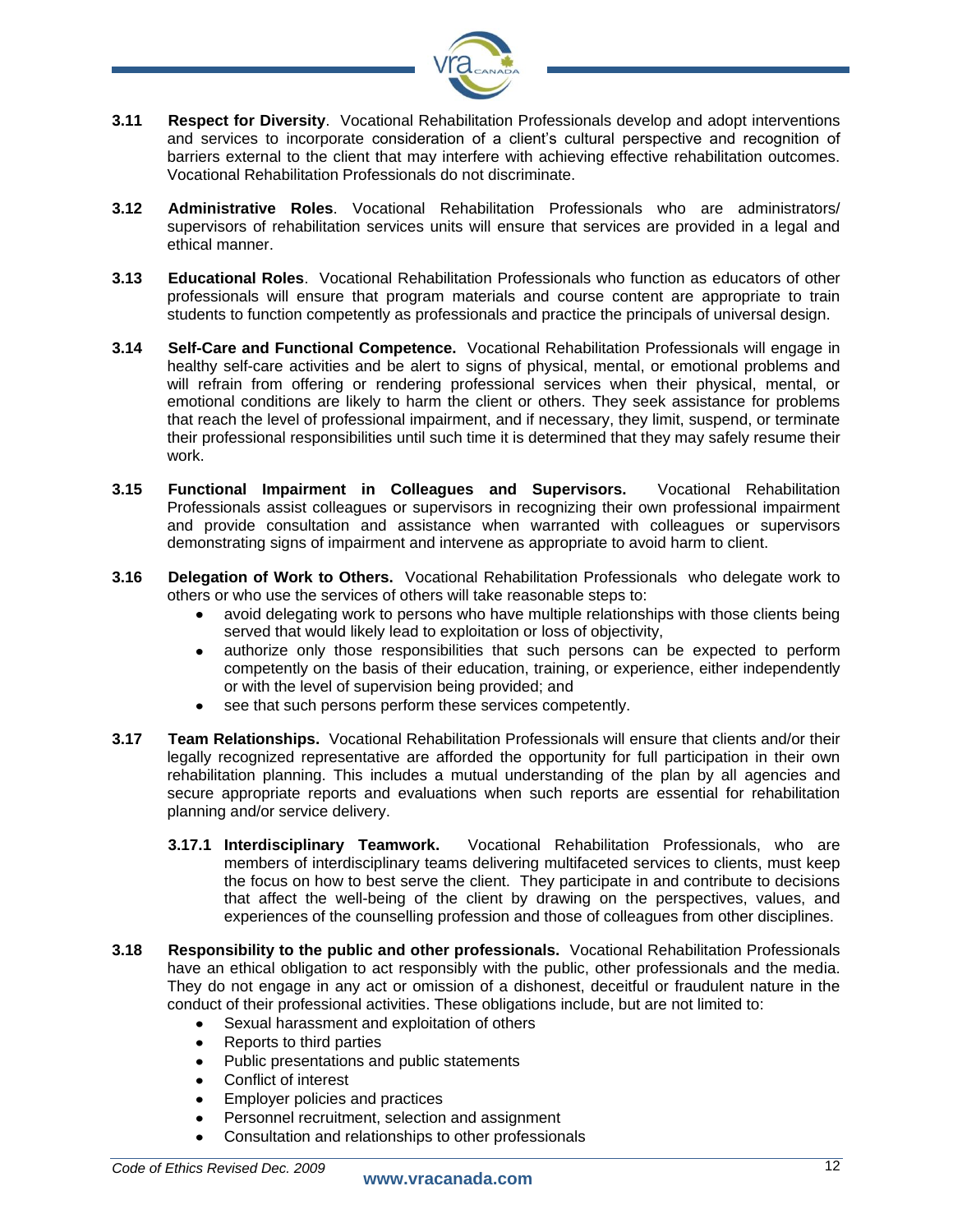

- **3.18.1 Personal Public Statements.** When making personal statements in a public context, vocational rehabilitation professionals clarify that they are speaking from their personal perspectives and that they are not speaking on behalf of all vocational rehabilitation professionals, the profession, or any professional association with which they may be affiliated.
- **3.19 Disparaging Remarks.** Vocational Rehabilitation Professionals do not disparage individuals, groups of individuals or their employer.
- **3.20 Questionable Conditions.** Vocational Rehabilitation Professionals alert their employers to conditions or inappropriate policies or practices that may be potentially disruptive or damaging to the Vocational Rehabilitation Professional's professional responsibilities or that may limit their effectiveness. In those instances where vocational rehabilitation professionals are critical of policies, they attempt to affect such changes in such policies or procedures through constructive action within the organization. Such action may include referral to appropriate certification, accreditation, or licensure organizations, or voluntary termination of employment.
- **3.21 Employer Policies.** The acceptance of employment in an agency or institution implies that Vocational Rehabilitation Professionals are in agreement with its general policy and principals. Vocational Rehabilitation Professionals strive to reach agreement with employers as to acceptable standards of conduct that allow for changes in employer policies which are conducive to the growth and development of the client.
- **3.22 Protection from Punitive Action.** Vocational Rehabilitation Professionals take care not to harass or dismiss an employee who has acted in a responsible and ethical manner to expose inappropriate employer policies or practices.
- **3.23 Professional Consultation.** Vocational Rehabilitation Professionals may choose to consult with professionally competent persons about their client. In choosing consultants Vocational Rehabilitation Professionals avoid conflict of interest. Vocational Rehabilitation Professionals ensure that they have reviewed verbally and in writing with all parties, the rights and responsibilities of the consultee and Vocational Rehabilitation Professional, the purposes of the services to be provided, relevant costs, potential risks and benefits, and the limits of confidentiality.
- **3.24 Termination and Referral.** Vocational Rehabilitation Professionals terminate a professional relationship when it becomes reasonably apparent that the client no longer needs assistance, is not likely to benefit, or is being harmed by continued services. Vocational Rehabilitation Professionals may terminate services when in jeopardy of harm by the client or another person with whom the client has a relationship, or when the client does not pay agreed-upon fees. Vocational Rehabilitation Professionals provide pretermination services and recommend other culturally and clinically appropriate service sources when necessary.
- **3.25 Transfer of Services.** When Vocational Rehabilitation Professionals transfer or refer the client to other practitioners, they ensure that appropriate counselling and administrative processes are completed in a timely manner and that open communication is maintained with both the client and practitioners. Vocational Rehabilitation Professionals prepare and disseminate, to an identified colleague or records custodian, a plan for the transfer of the client and files in the case of their incapacitation, death, or termination of practice.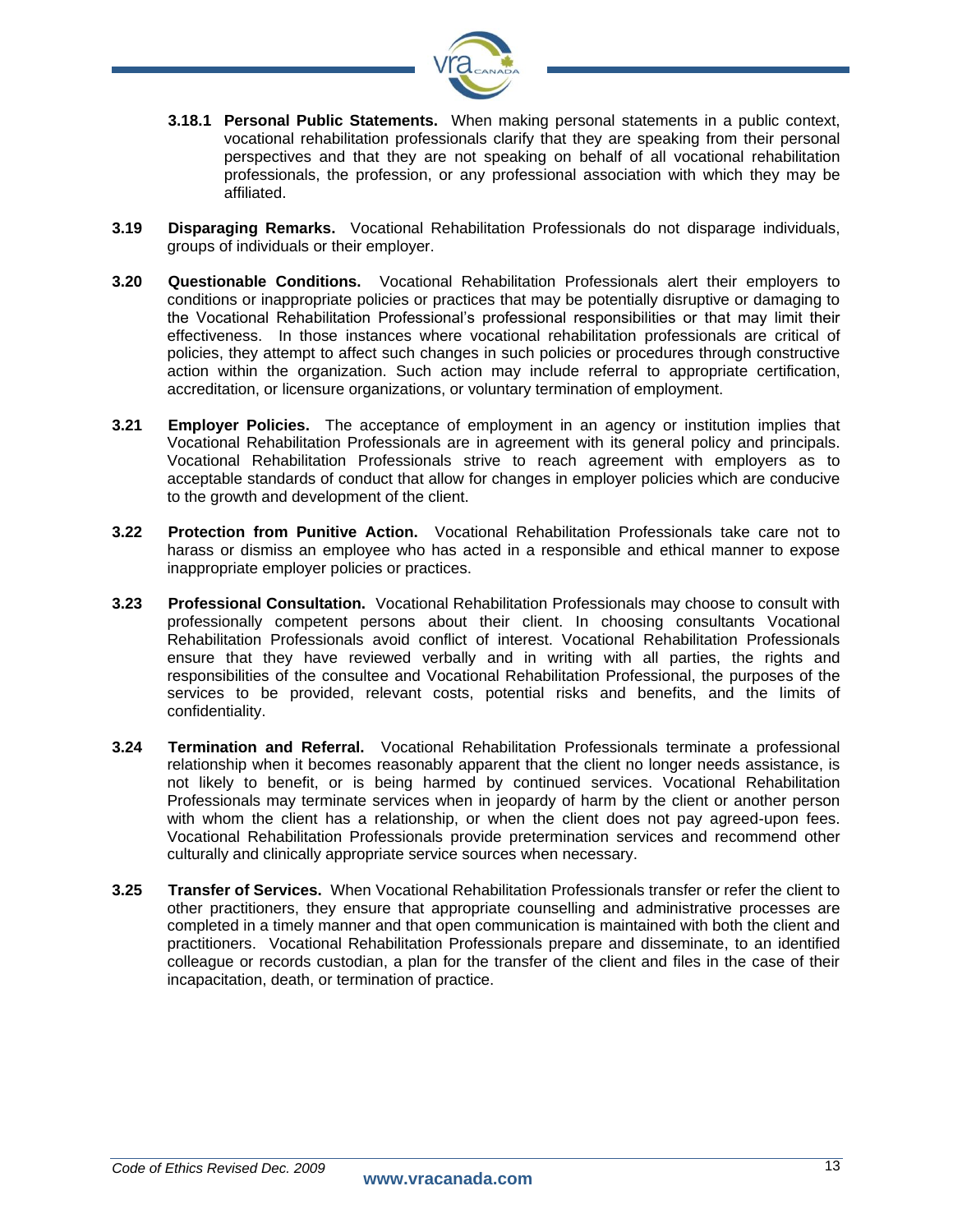

# **4. ADVOCACY**

#### **Value Statement**

Vocational Rehabilitation Professions recognize that many of the problems experienced or faced by persons with a disability/disadvantage and other minority populations are socially constructed. Persons with a disability and /or disadvantages are still among those least valued and most in need of empowerment. When social policy and societal attitudes seriously ignore or violate the ethical principles of respect, caring and honesty to the detriment of special populations, vocational rehabilitation professionals have a responsibility to be critical and to advocate for change.

There are many avenues for social action. A professional that maintains high standards for its members in practice, teaching and research is serving the interest of society. They influence social policy through public education, advocacy, and lobbying within one's workplace, one's community or at the provincial, national, or international levels. Vocational rehabilitation professionals may also assist persons with a disability and/or disadvantages to work for change. Social change activities on a broad scale and community development on a local scale are needed in order to achieve a better quality of life.

- **4.1 Attitudinal Barriers.** Vocational rehabilitation professionals will strive to eliminate attitudinal barriers, including stereotyping and discrimination, towards individuals with disabilities and/or disadvantages and to increase their own awareness and sensitivity to such individuals.
- **4.2 Advocacy with Cooperating Agencies.** Vocational rehabilitation professionals will remain aware of actions taken by cooperating agencies on behalf of their clients and may be required to act as advocates of such clients to ensure effective service delivery.
- **4.3 Empowerment.** Vocational rehabilitation professionals will provide the client with appropriate information to facilitate their self-advocacy actions whenever possible and will support their efforts of self-advocacy both on an individual and an organizational level. They will empower clients to understand their rights and responsibilities, speak for themselves, make decisions, and contribute to society.
- **4.4 Professional Practice.** Vocational rehabilitation professionals will demonstrate in their practice, an appreciation of the need to provide necessary accommodations, including accessible facilities and services for persons with disabilities.
- **4.5 Barrier to Access.** Vocational Rehabilitation Professionals will identify environmental, physical, communicative, and transportation barriers to clients and will communicate information on barriers to public and private authorities to facilitate removal of barriers to access.
- **4.6 Referral Accessibility.** Vocational Rehabilitation Professionals, as advocates for people with disabilities will ensure, prior to referring clients to programs, facilities, or employment settings that they are appropriately accessible.
- **4.7 Knowledge of Benefits and Systems.** Vocational Rehabilitation Professionals will maintain and provide accurate and timely information or appropriate resources about disability benefit systems that may directly affect the quality of the life of a client.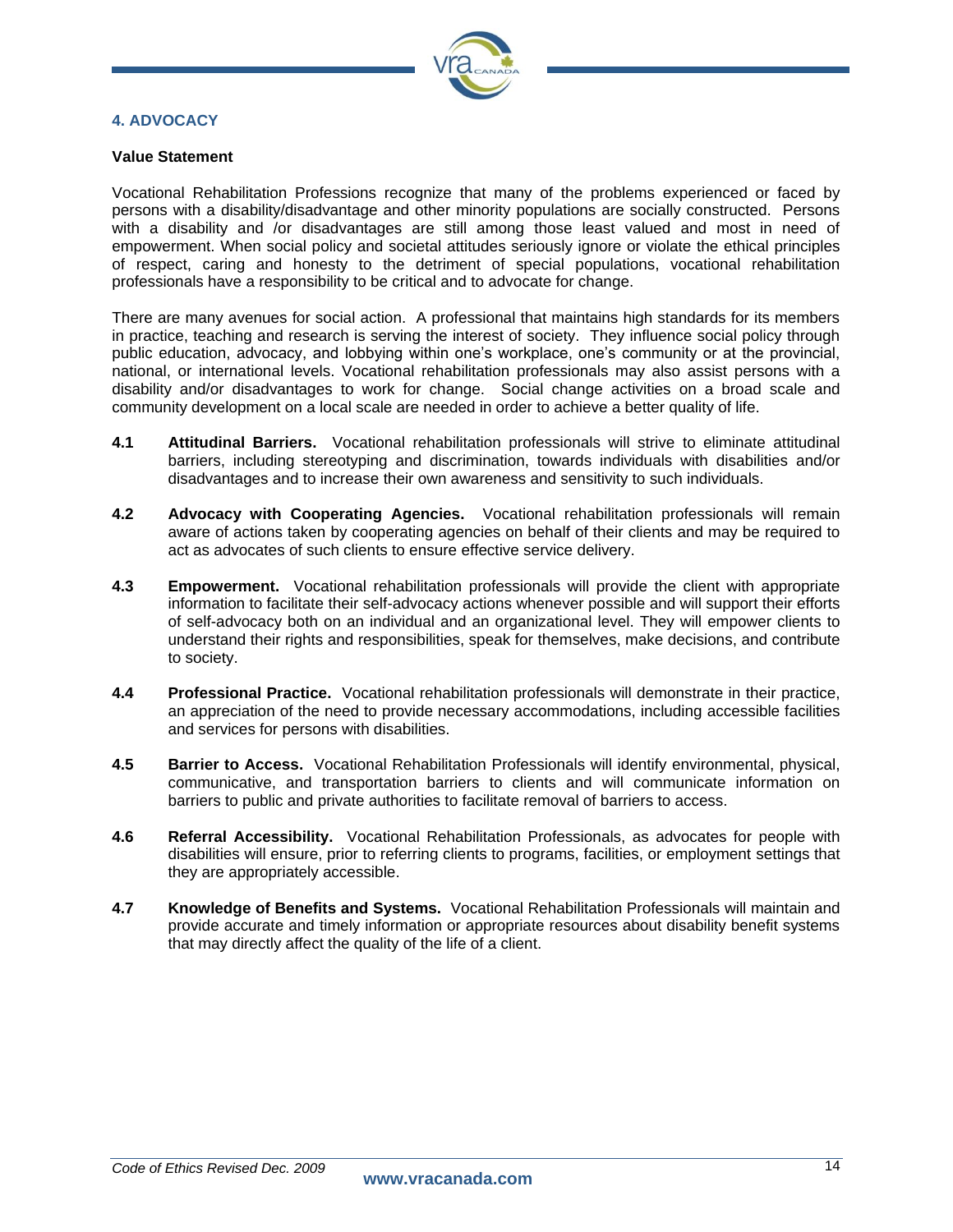

# **5. EVALUATION, ASSESSMENT AND INTERPRETATION**

# **Value Statement**

Vocational Rehabilitation Professionals shall provide quality vocational evaluation and assessment services through the use of valid and reliable assessment tools and techniques. Vocational evaluation and assessment services should be provided in a manner consistent with the best practice principles of the profession. They recognize the historical, social prejudices in the misdiagnosis and pathologizing of certain individuals and groups.

**5.1 Validity and Reliability.** Vocational Rehabilitation Professionals shall ensure that the evaluation, assessment and interpretation process is valid and reliable. Observation and/or measurement of interest, values, temperament, learning style, ability, aptitude, personality and performance are assessed using a variety of tools and techniques that may include standardized tests, work sample, and/or situational assessments in simulated and/or real work environments.

# **5.2 Informed Consent**

- a.) **Prior to assessment.** Vocational Rehabilitation Professionals will explain the nature and purpose of the assessment and the specific uses of the assessment results by potential recipients. The explanation will be provided in a language the client (or other legally authorized person on behalf of the client) can understand. Vocational Rehabilitation Professionals should consider the client's personal or cultural context, the level of the client's understanding of the results and the impact the results may have on the client. Upon completion of the assessments, the Vocational Rehabilitation Professional will debrief the client.
- b.) **Recipients of Results.** Vocational Rehabilitation Professionals should have an explicit understanding and prior agreements in determining who receives the assessment results. Vocational Rehabilitation Professionals will include accurate and appropriate interpretations with any release of assessment results and recognize the competence of the person or agency prior to any release of assessment results.

# **5.3 Release of Information to Competent Professionals**

- a) **Misuse of Results**. Vocational Rehabilitation Professionals will not misuse assessment results and interpretations and will take reasonable steps to prevent others from misusing the information. Vocational Rehabilitation Professionals will respect the client's right to know the results, the interpretations made and the basis for the professional's conclusions and recommendations.
- b) **Release of Raw Data.** Vocational Rehabilitation Professionals will ordinarily release data (e.g. protocols, interview notes or questionnaires) in which the client is identified only with the consent of the client or the client's legal representatives. Appropriate requests for release of assessment data will result in an interpreted version of the assessment data. Raw test data will be released only to persons recognized to possess the professional competencies to interpret the data and who have established procedures to protect the privacy and confidentiality of test materials. In the absence of a signed written release of information, Vocational Rehabilitation Professionals will provide assessment data only as required by law or court order.

# **5.4 Research and Training**

a) **Data Disguise Required.** Use of data derived from vocational evaluations for purposes of training, research or publication will be confined to content that is disguised to ensure the anonymity of the individuals involved.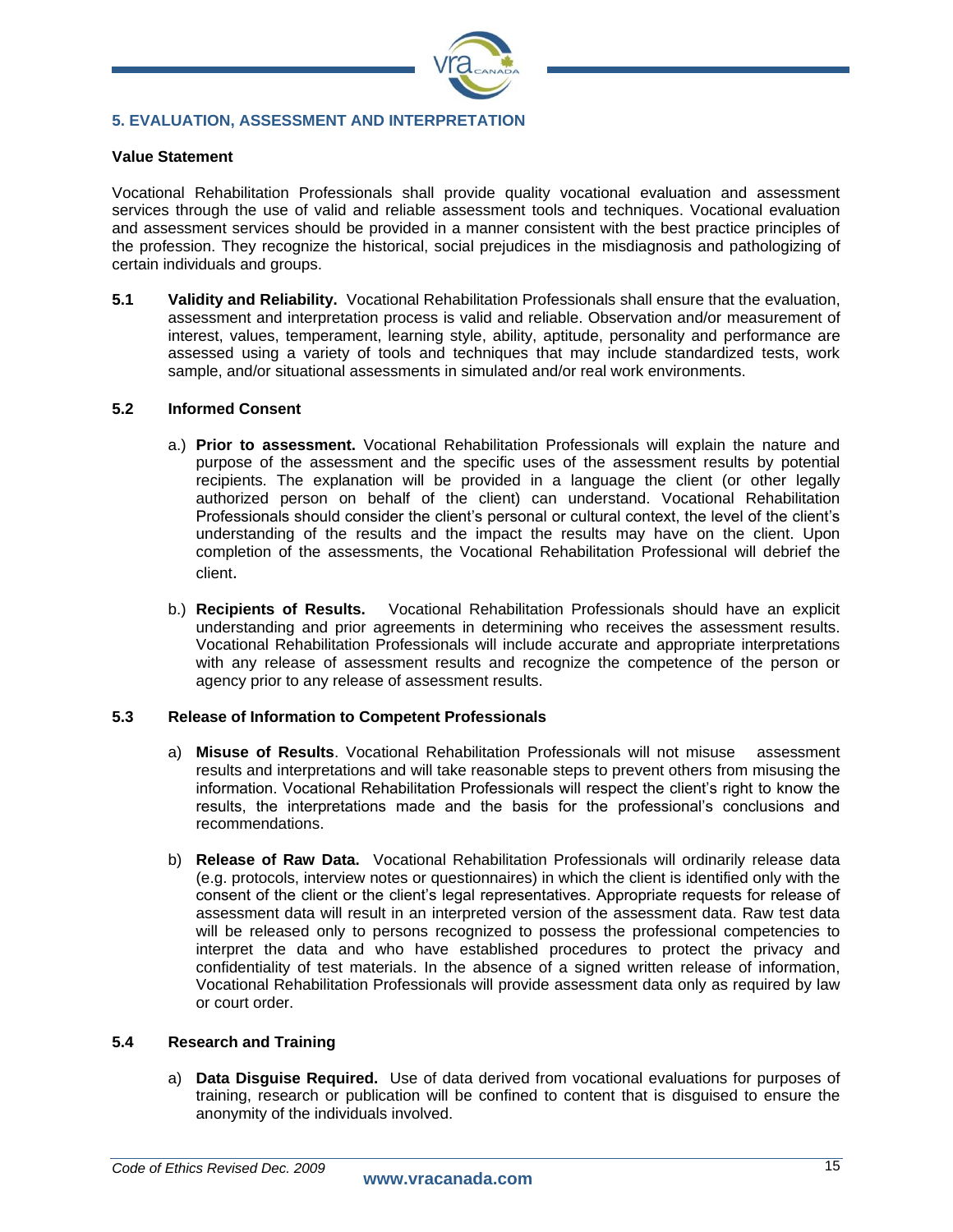

b) **Agreement for Identification.** The identification of a client in a presentation or publication will be permissible only when the client has agreed in writing to its presentation or publication.

# **5.5 Competence to Use and Interpret Assessment Instruments**

- a) **Limits of Competence.** Vocational Rehabilitation Professionals will only utilize tests and assessment instruments for which they have been trained and/or are competent to administer and interpret. Vocational Rehabilitation Professionals will meet the publisher's stated qualifications for administering and interpreting specific instruments. Vocational Rehabilitation Professionals using technology-assisted test interpretations should be trained in the construct being measured and the specific instrument being used prior to using its technology based application. Vocational Rehabilitation Professionals will take reasonable measures to ensure the proper use of assessment techniques and tools by persons under their supervision.
- b) **Appropriate Use.** Vocational Rehabilitation Professionals are responsible for the appropriate administration, scoring, interpretation and use of assessment instruments relevant to the needs of the client, whether they score and interpret such assessment themselves or by other persons under their supervision.
- c) **Decisions Based on Results.** Vocational Rehabilitation Professionals will be responsible for decisions involving individuals that are based on assessment results and will have a thorough understanding of career assessment measurements including validation criteria, test research and guidelines for test development and use.
- d) **Accurate Information.** Vocational Rehabilitation Professionals will provide accurate information and avoid false claims or misconceptions when making statements about assessment instruments or techniques.

# **5.6 Assessment Techniques and/or Instrument Selection**

- a) **Appropriateness of Instruments.** Vocational Rehabilitation Professionals should carefully consider the validity, reliability and appropriateness of selected assessment instruments and techniques. When such validity or reliability has not been established, Vocational Rehabilitation Professionals will describe the strengths and limitations of the results and interpretation.
- b) **Culturally Diverse Populations.** Vocational Rehabilitation Professionals should be cautious when selecting assessment tools for culturally diverse populations to avoid inappropriate and/or discriminatory assessment techniques.
- c) **Norm Divergence.** Vocational Rehabilitation Professionals use caution in the selection, administration, scoring and interpretation of any assessment techniques where the client population is not represented in the norm group on which an instrument was standardized. Comparisons and/or interpretation of assessment techniques that are based on the use of divergent norms will disclose such information and describe the implications of use on the results and interpretation.

# **5.7 Conditions of Assessment Administration**

a) **Administration Conditions.** Vocational Rehabilitation Professionals will administer standardized instruments under the same conditions that were established in the standardization. When it is not appropriate to administer under standard conditions such as may be necessary to accommodate modifications for clients with disabilities or when unusual behaviour or irregularities occur during the assessment those conditions will be noted in the interpretation.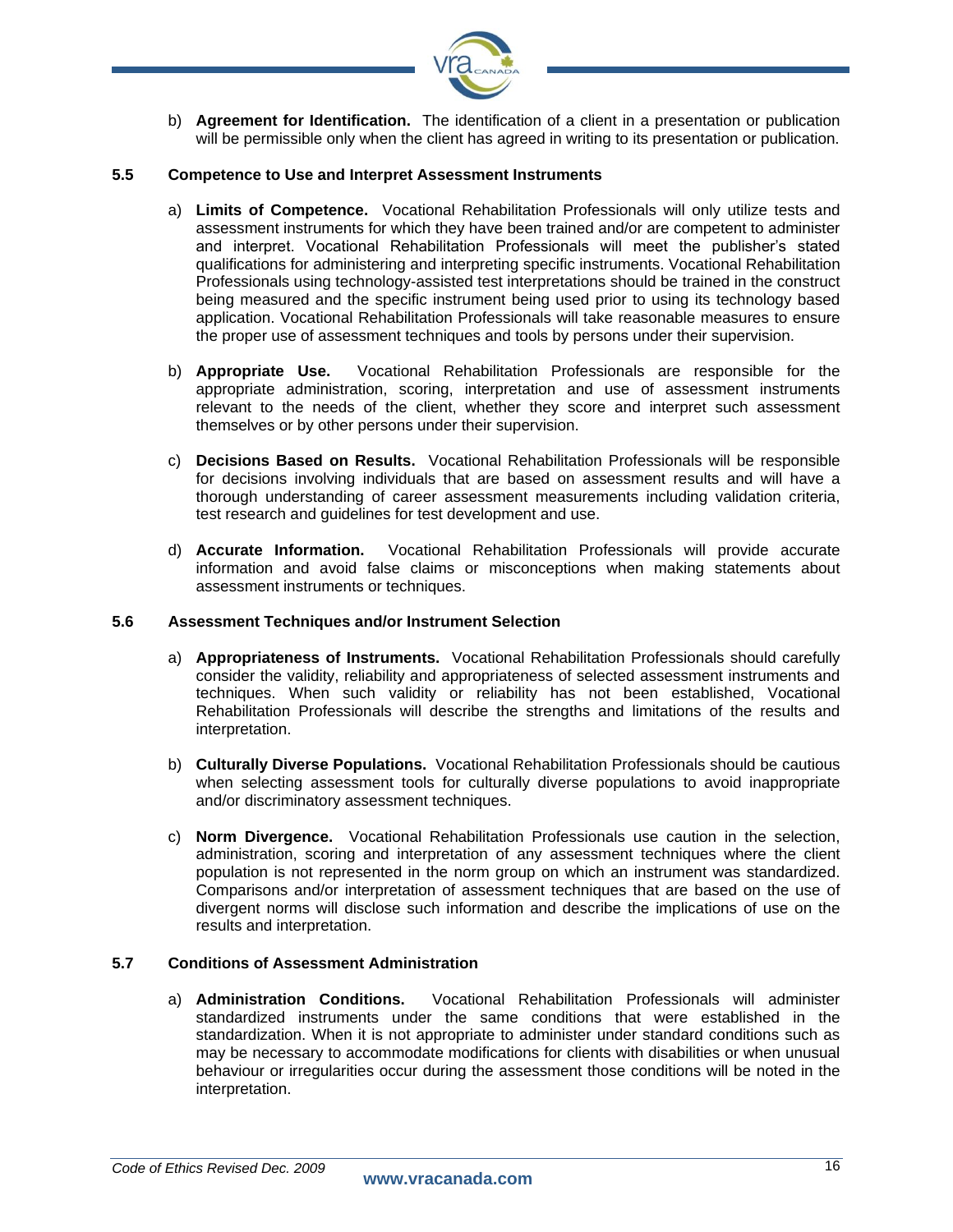

- b) **Computer Administration.** When computer or other electronic methods are used for assessment, Vocational Rehabilitation Professionals will be responsible for ensuring that programs function properly to provide clients with accurate results.
- c) **Unsupervised Test-Taking.** Vocational Rehabilitation Professionals will not permit unsupervised or inadequately supervised use of test or assessments unless the assessment technique or tests are designed, intended and validated for self-administration and or scoring.
- d) **Access to Assessment Techniques.** Vocational Rehabilitation Professionals carefully consider individual or environmental barriers that may limit a client's ability to effectively access and/or benefit from the assessment technique or instrument (e.g. a client who is blind may benefit from an audiotape version of a written test). Any adaptation and/or accommodation of standardized assessment procedures will be documented and described in terms of the implications of the modification and adaptation on the assessment results and interpretation.
- **5.8 Multicultural Issues/Diversity in Assessment.** Vocational Rehabilitation Professionals use, with caution, assessment techniques that were normed on populations other than that of the client. Vocational Rehabilitation Professionals recognize the effects of age, colour, culture, disability, nationality, ethnic group, gender, race, language preference, religion, spirituality, sexual orientation, marital status, or socioeconomic status on the administration and interpretation, and place assessment results in proper perspective with other relevant contextual factors.

# **5.9 Scoring and Interpretation of Assessments**

- a) **Reporting Reservations.** When reporting assessment results, Vocational Rehabilitation Professionals will indicate any reservations that exist regarding validity or reliability of instruments used because of the circumstances of the assessment or the inappropriateness of the norms for the person assessed.
- b) **Diversity in Assessment Techniques.** Vocational Rehabilitation Professionals will place assessment results and their interpretations in proper perspective considering other relevant factors including age, colour, culture, disability, ethnic group, gender, race, religion, language preference, sexual orientation, marital status, and socioeconomic status.
- c) **Research Instruments.** Vocational Rehabilitation Professionals will exercise caution when interpreting the results of research instruments possessing insufficient technical data to support respondent results. The specific purposes for the use of such instruments will be stated explicitly to the examinee.
- d) **Testing Services.** Vocational Rehabilitation Professionals who provide test scoring and test interpretation services to support the assessment process will confirm the validity of such interpretations. The interpretations of assessment data will be related to the particular goals of the evaluation. Vocational Assessment Professionals will accurately describe the purpose, norms, validity, reliability and applications of the procedures and any special qualifications applicable to their use.
- e) **Automated Testing Services.** The public offering of an automated test interpretation service will be considered a professional-to-professional consultation. The formal responsibility of the consultant will be to the consultee, but the ultimate and overriding responsibility will be to the client.
- **5.10 Security.** Vocational Rehabilitation Professionals will maintain the integrity and security of test and other assessment techniques consistent with legal and contractual obligations. Vocational Rehabilitation Professionals will not appropriate, reproduce, or modify a published test or parts thereof without acknowledgement and permission of the publisher.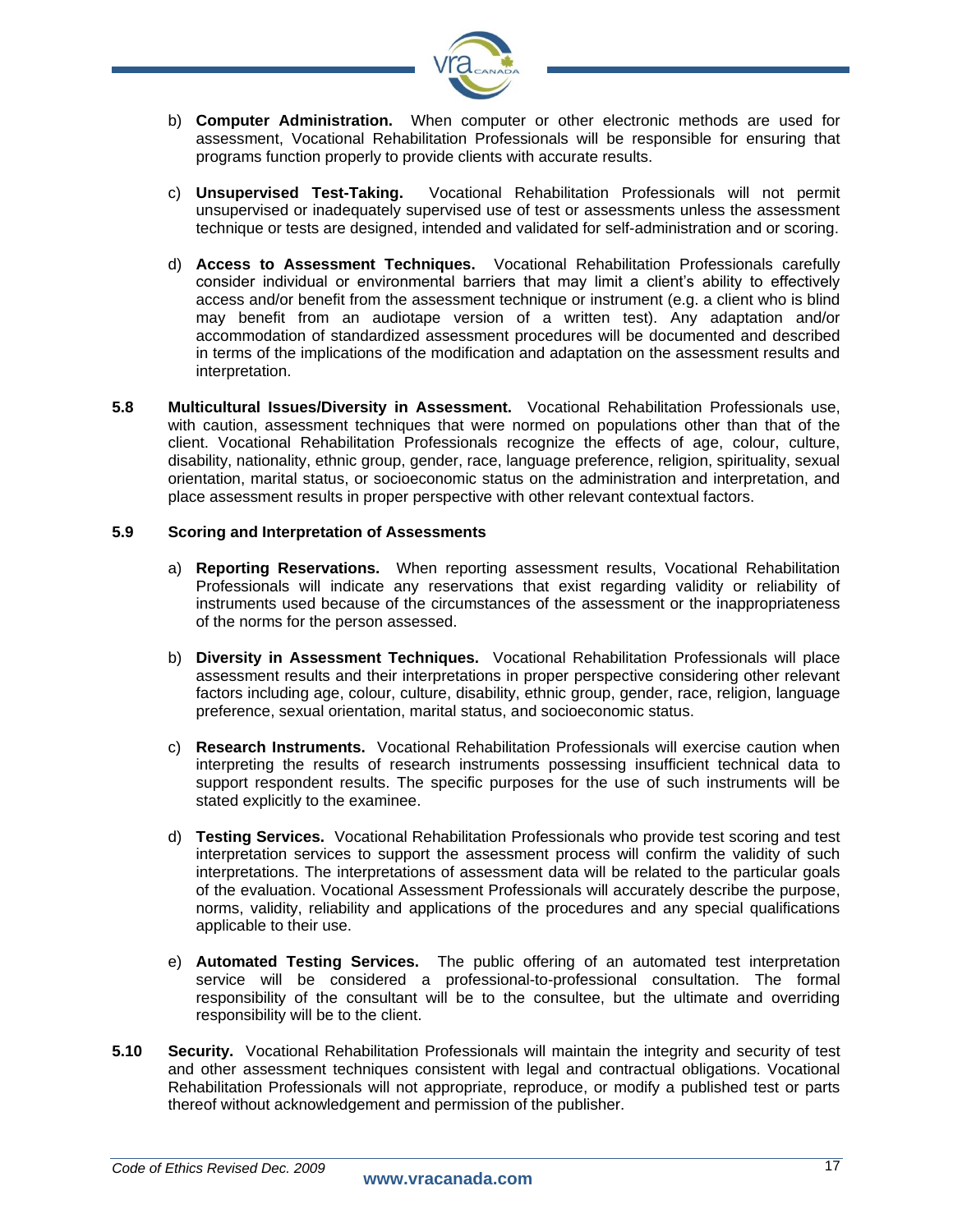

- **5.11 Obsolete Tests and Outdated Results.** Vocational Rehabilitation Professionals will not use data or results from assessments that are obsolete or outdated for current purposes. Vocational Rehabilitation Professionals will make every effort to prevent misuse of obsolete measures and assessment data by others.
- **5.12 Assessment Construction.** Vocational Rehabilitation Professionals will use established procedures, relevant standards and current professional knowledge for assessment design in the development, publication and utilization of vocational and career assessment tools.
- **5.13 Forensic Evaluation.** When providing forensic evaluations, the primary obligation of forensic vocational rehabilitation professionals is to produce objective findings that can be substantiated based on information and techniques appropriate to the evaluation, which may include examination of the individual, research, and /or review of records. Forensic Rehabilitation Professionals are entitled to form professional opinions based on their professional knowledge and expertise that can be supported by the data gathered in evaluations. Forensic Rehabilitation Professionals define the limits of their reports or testimony, especially when an examination of the individual has not been conducted.

# **6. BUSINESS PRACTICES**

# **Value Statement**

Vocational Rehabilitation Professionals strive to be honest, loyal and honour promises or commitments made and/or expectations that were legitimately engendered. Vocational Rehabilitation Professionals uphold professional standards of conduct, clarify their professional roles and obligations, accept appropriate responsibility for their behaviour and seek to manage conflicts of interest that lead to exploitation or harm. Vocational Rehabilitation Professionals exercise reasonable judgment and take precautions to ensure their potential biases; boundaries of professional competence and limitations of their expertise do not lead to or condone unjust practices.

# **6.1 Accepting, Declining, Terminating and/or Withdrawing from Cases**

- a) **Ethical concerns.** While all Vocational Rehabilitation Professionals have the discretionary right to accept retention in any case and proceed within their area(s) of expertise, they should decline involvement in any case when asked to take or support a predetermined position, or where there are ethical concerns about the nature of the requested assignment.
- b) **Assumptions/Methodology Concerns.** Vocational Rehabilitation Professionals should decline involvement in any case when they are asked to assume invalid representations of fact and/or alter their methodology or process without foundation or compelling reason.
- c) **Withdrawing.** If necessary to withdraw from a case after it has been referred, the Vocational Rehabilitation Professional will make a reasonable effort to assist the client and/or referral source in locating another Vocational Rehabilitation Professional to take over the assignment.
- d) **Non-payment of fees.** Services may be terminated for nonpayment if no harm comes to the client and the Vocational Rehabilitation Professional assists in making a reasonable effort to support the client and/or referral source in locating another Vocational Rehabilitation Professional to take over the assignment or other suitable, applicable arrangements are made.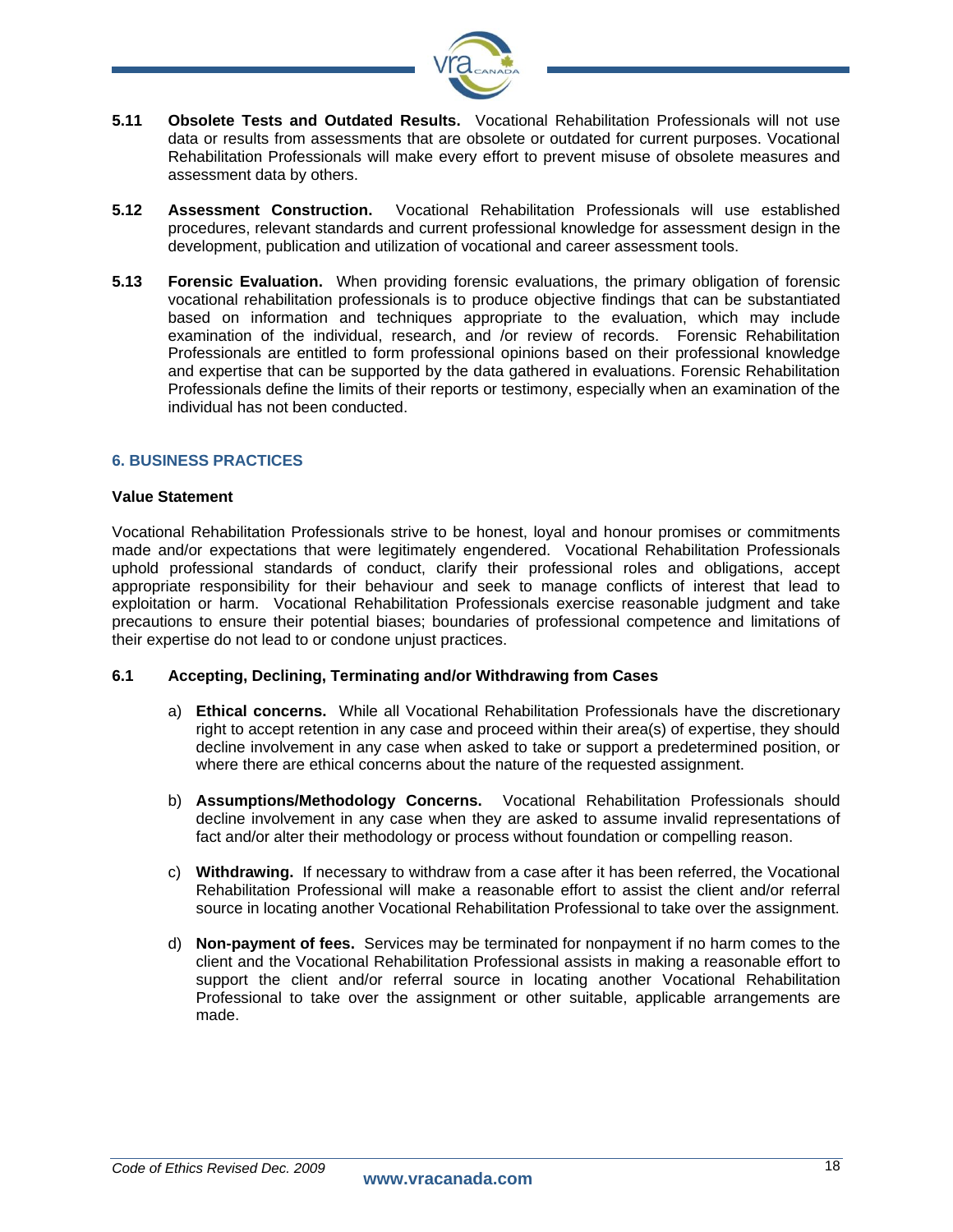

# **6.2 Financial Arrangements/Billing/Commissions/Fees**

- a) **Remuneration.** Vocational Rehabilitation Professionals will neither give nor receive commissions, rebates, contingency fees, or any other form of remuneration when accepting a case and/or referring clients for professional services. Payments for services will not be contingent upon a case outcome or award.
- b) **Reasonable Fee Charges.** Vocational Rehabilitation Professionals will charge only for the reasonable hours of service, research, consultation and administrative work.
- c) **Differential Fee Charges.** Vocational Rehabilitation Professionals may charge differential fees for services when such a difference in fee is for the benefit of the client and the fee is not discriminatory.
- d) **Interest Charges.** Vocational Rehabilitation Professionals may charge a rate of interest on delinquent accounts as is allowed by law. When such interest is being charged, professionals state the rate of interest on all invoices or bills.
- e) **Financial Commitments.** Vocational Rehabilitation Professionals will not enter into professionally related financial commitments that will compromise the quality of their services.
- **6.3 Bartering.** Vocational Rehabilitation Professionals shall avoid accepting goods or services from clients as payment for professional services. Bartering arrangements, particularly involving services, create the potential for conflicts of interest, exploitation and inappropriate boundaries in professional relationship with clients.
- **6.4 Giving and Receiving Gifts.** Vocational Rehabilitation Professionals will recognize that in some cultures small gifts are a token of respect and gratitude. When determining whether or not to accept or give a gift, Vocational Rehabilitations Professionals will take into account the relationship, the monetary value of the gift, the motivation for giving the gift and for wanting or declining the gift.
- **6.5 Maintenance, Dissemination and Disposal.** Vocational Rehabilitation Professionals maintain confidentiality in creating, storing, accessing, transferring, and disposing of records under their control, whether these are written, automated or in any other medium. Subsequent to file closure, records will be maintained for the number of years consistent with jurisdictional requirements or for a longer period during which maintenance of such records is necessary or helpful to provide reasonably anticipated services to the client. After that time, records will be destroyed in a manner assuring preservation of confidentiality. If there are no jurisdictional requirements, records will be kept for at least three (3) years after closure. However, in some cases, records received with the case referral may be destroyed or returned to the referral source upon closure of the case if approved by, and/or requested by the referral source.

# **6.6 Advertising, Soliciting Business and other Public Statements**

a) **Avoidance of False, Deceptive and/or Exploitive Statements.** Public statements include but are not limited to paid or unpaid advertising, product endorsements, grant applications, licensing applications, other credentialing applications, brochures, printed matter, directory listings, personal resumes or curriculum vitae, or comments for use in media such as print or electronic transmissions, statements in legal proceedings, lectures and oral presentations, and published materials. Vocational Rehabilitation Professionals do not knowingly make public statements that are false, deceptive or fraudulent concerning their research, practice or other work activities or those of persons or organizations with which they are affiliated. Vocational Rehabilitation Professionals do not exploit others.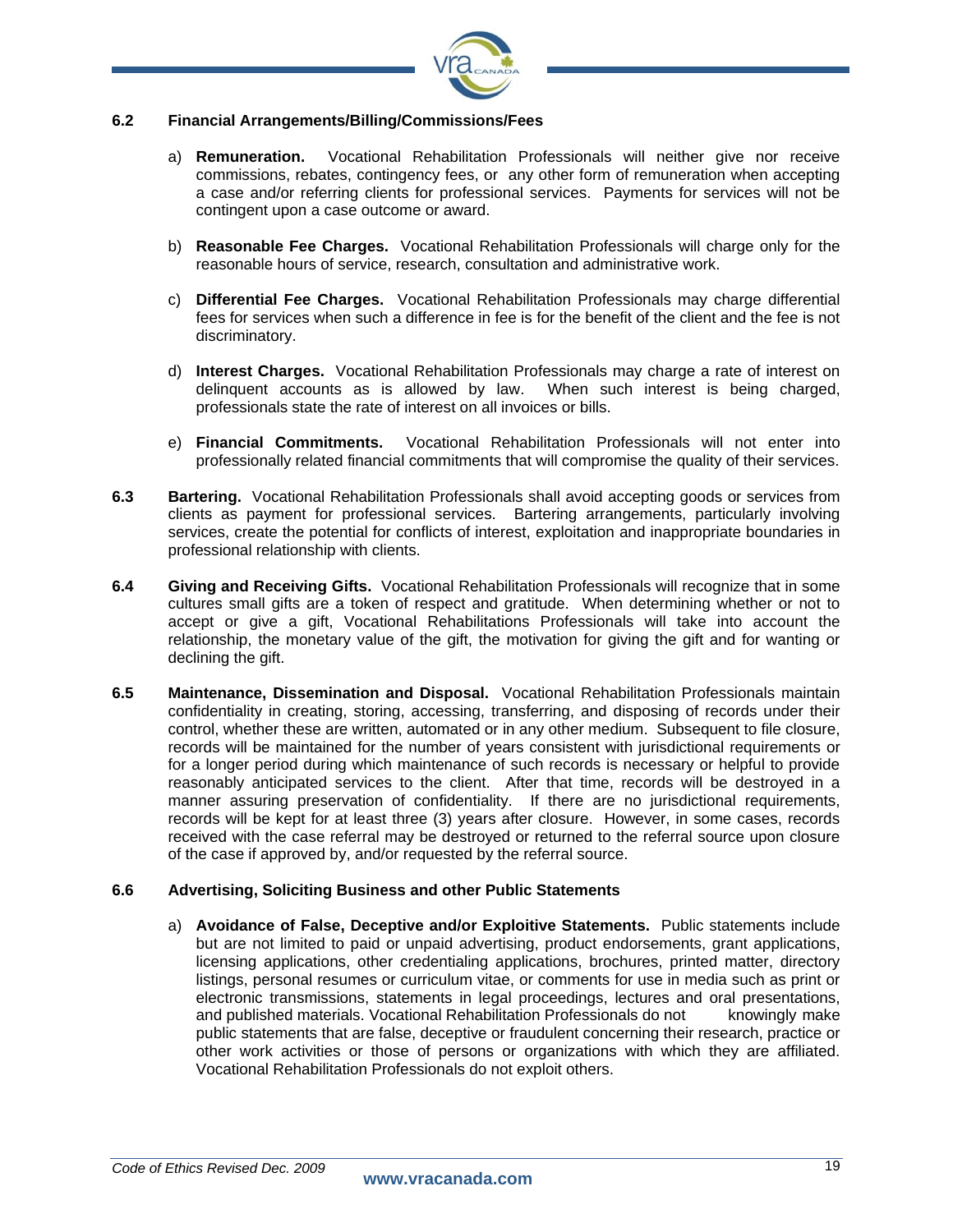

- b) **Testimonials.** Vocational Rehabilitation Professionals who use testimonials do not solicit them from current clients nor former clients or any other persons who may be vulnerable to undue influence.
- c) **Statements by Others.** Vocational Rehabilitation Professionals make reasonable efforts to ensure that statements made by others about them or the profession are accurate.
- d) **Recruiting Through Employment.** Vocational Rehabilitation Professionals do not use their place of employment or institutional affiliation to recruit or gain clients for their private practice.
- e) **Products and Training Advertisements.** Vocational Rehabilitation Professionals who develop products related to their profession or conduct workshops or training events ensure that the advertisements concerning these products or events are accurate and disclose adequate information for consumers to make informed choices.
- f) **Promoting Self-Interests.** Vocational Rehabilitation Professionals do not use teaching, training, assessment or supervisory relationships to promote their products or training events in a manner that is deceptive or would exert undue influence on individuals who may be vulnerable. However, educators may adopt textbooks they have authored for instructional purposes.

# **7. TEACHING, TRAINING AND SUPERVISION**

# **Value Statement**

Vocational Rehabilitation Professionals are encouraged to assist those who enter the profession by helping them to acquire a full understanding of the ethics, responsibilities, and needed competencies of their chosen area of practice, teaching or research.

# **7.1 Rehabilitation Educators and Trainers.**

- a) **Relationship Boundaries with Students and Supervisees.** Vocational Rehabilitation Professionals will clearly define and maintain ethical, professional and social relationship boundaries with their students and supervisees. They will be aware of the differential in power that exists and the student or supervisee's possible incomprehension of that power differential. Vocational Rehabilitation Professionals will explain to students and supervisees the potential for the relationship to become exploitive.
- b) **Sexual Relationships.** Vocational Rehabilitation Professionals will not engage in sexual relationships with students or supervisees and will not subject them to sexual harassment.
- c) **Supervisor Preparation.** Vocational Rehabilitation Professionals will supervise only within the boundaries of their competence, based on their education, training, supervised experience, professional credentials, and appropriate professional experience. Vocational Rehabilitation Professionals who are doctoral students serving as practicum or internship supervisors will be adequately prepared and supervised by the training program.
- d) **Responsibility for Services to Clients.** Vocational Rehabilitation Professionals who supervise the vocational rehabilitation services of others will perform direct supervision sufficient to ensure that rehabilitation services provided to clients are adequate and do not cause harm to the client.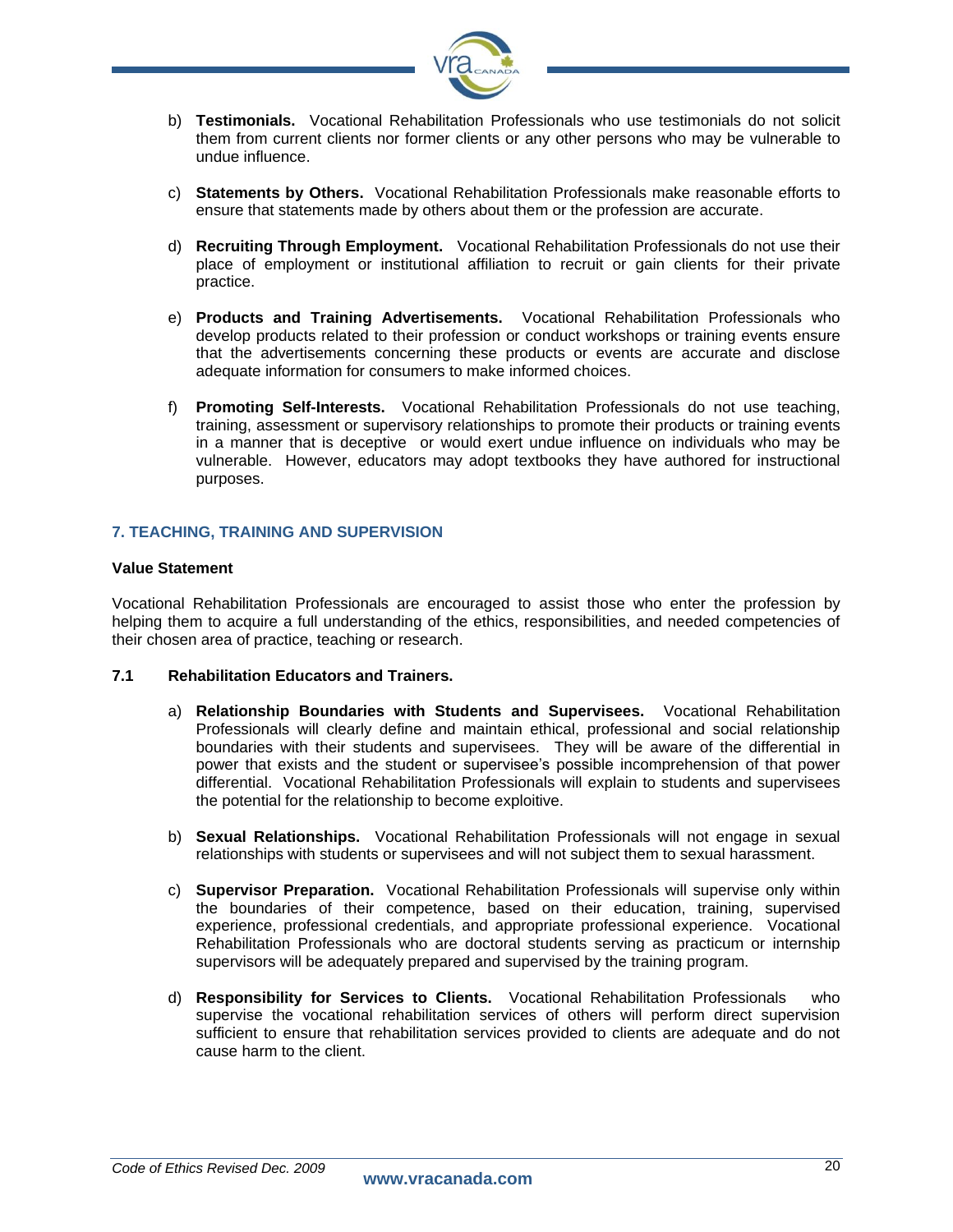

e) **Endorsement.** Vocational Rehabilitation Professionals will not endorse students or supervisees for certification, licensure, employment, or completion of an academic or training program if they believe students or supervisees are not qualified for the endorsement. Rehabilitation Professionals will take reasonable steps to assist students or supervisees who are not qualified for endorsement to become qualified.

# **7.2 Rehabilitation Education and Training Programs**

- a) **Orientation.** Prior to admission, Vocational Rehabilitation Educators will orient prospective students to the education or training program's expectations, including but not limited to the following: (1) the type and level of skill acquisition required for successful completion of the training, (2) subject matter to be covered, (3) basis for evaluation, (4) training components that encourage self-growth or self-disclosure as part of the training process, (5) the type of supervision settings and requirements of the sites for required clinical field experiences, (6) student evaluation and dismissal policies and procedures, and (7) up-to-date employment prospects for graduates.
- b) **Evaluation.** Vocational Rehabilitation Educators will clearly state, in advance oftraining, to students and internship supervisees, the levels of competency expected, appraisal methods, and timing of evaluations for both didactic and experiential; components. Vocational Rehabilitation Educators will provide students and internship supervisees with periodic performance appraisals and evaluation feedback throughout the training program.
- c) **Teaching Ethics.** Vocational Rehabilitation educators will teach students and internship supervisees the ethical responsibilities and standards of the profession and the students' and supervisees' professional ethical responsibilities.
- d) **Peer Relationships.** When students are assigned to lead groups or provide clinical supervision for their peers, the Vocational Rehabilitation educator will take steps to ensure that students placed in these roles do not have personal or adverse relationships with peers and they ought to understand they have the same ethical obligations as educators, trainers and supervisors. Vocational Rehabilitation educators will make every effort to ensure that the rights of peers are not compromised when students are assigned to lead groups or provide clinical supervision.
- e) **Varied Theoretical Positions.** Vocational Rehabilitation educators will present varied theoretical positions so that students may make comparisons and have opportunities to develop their own positions. Vocational Rehabilitation educators will provide information concerning the scientific bases of professional practice.
- f) **Field Placements**. Vocational Rehabilitation educators will develop clear policies within their training program regarding field placement and other clinical experiences. Vocational Rehabilitation educators will provide clearly stated roles and responsibilities for the student and the site supervisor. Vocational Rehabilitation educators will confirm that site supervisors will be qualified to provide site supervision and are informed of their professional and ethical responsibilities in this role. Vocational Rehabilitation educators will not accept any form of professional services, fees, commissions, reimbursement, or remuneration from a site for student placement.
- g) **Diversity in Programs.** Vocational Rehabilitation educators will respond to their institution and program's recruitment and retention needs for training program administrators, facility, and students with diverse backgrounds and special needs. They will provide appropriate accommodations that enhance and support the well-being and performance of administrative, facility and/or students.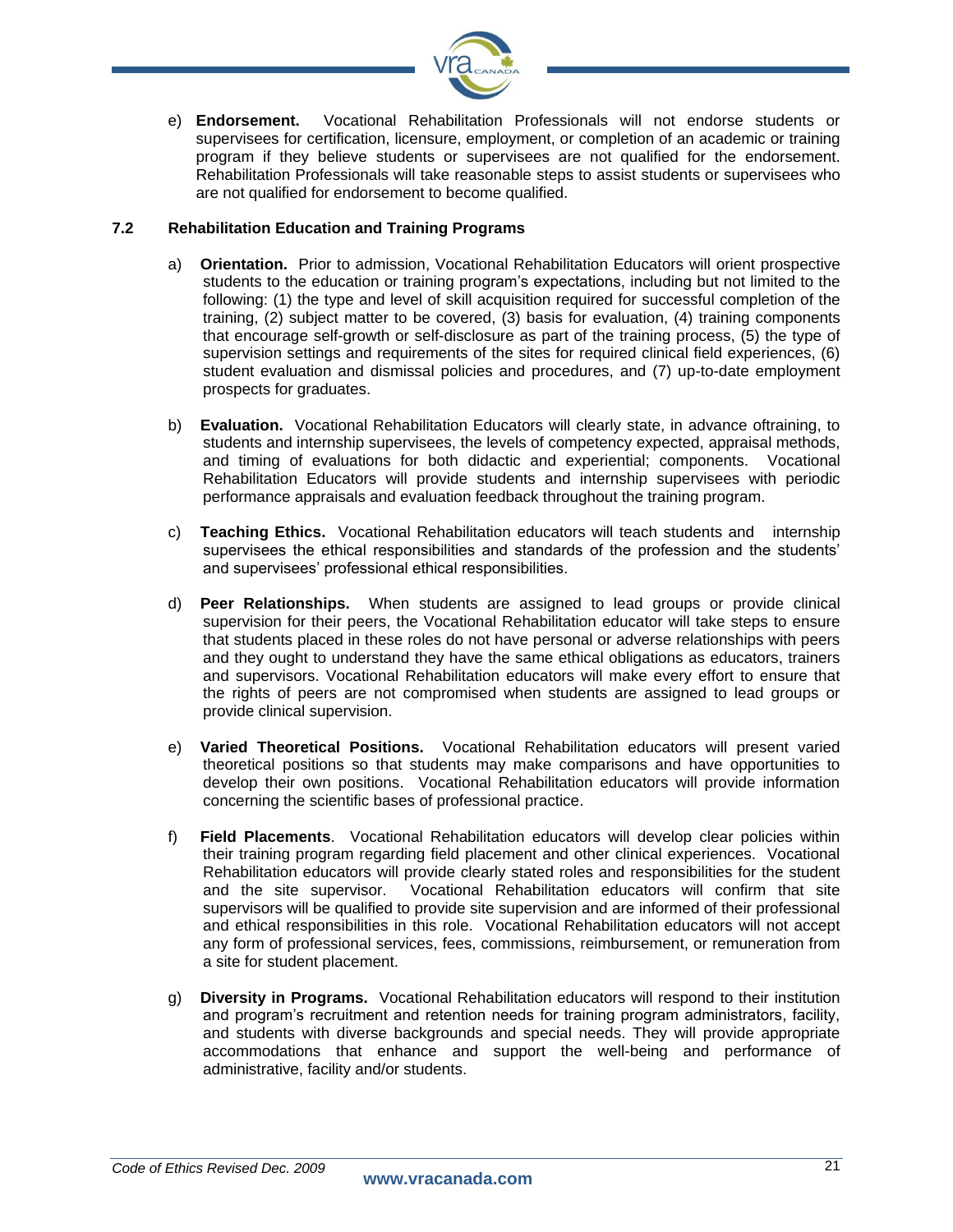

h) **Distance Education Programs.** Vocational Rehabilitation educators are held to the same level of professional behaviour as defined in the Code regardless of the instruction or technology used (i.e., distance education).

# **7.3 Students and Supervisees**

- a) **Limitations.** Vocational Rehabilitation Professionals, through ongoing evaluation and appraisal, will be aware of the academic and personal limitations of students and supervisees that might impede performance. Vocational Rehabilitation Professionals will assist students and supervisees in securing remedial assistance when needed, and will dismiss students or supervisees who are unable to provide competent service due to academic or personal limitations. Vocational Rehabilitation Professionals will seek professional consultation and document their decision to dismiss or refer students or supervisees for assistance. Vocational Rehabilitation professionals will advise students and supervisees of appeals processes as appropriate.
- b) **Self-growth Experiences.** Vocational Rehabilitation educators, when designing training groups or other experiences conducted by the vocational rehabilitation educator themselves, will inform students of the potential risks of self-disclosure. vocational Rehabilitation educators will respect the privacy of students by not requiring self-disclosure that could reasonably be expected to be harmful and student evaluation criteria will not include the level of the student's self-disclosure.
- c) **Counseling for Students and Supervisees.** If students or supervisees request counseling, supervisors or vocational rehabilitation educators will provide them with acceptable referrals. Supervisors or vocational rehabilitation educators will not serve as counselors to students or supervisees over whom they hold administrative, teaching, or evaluative roles unless this is a brief role associated with a training experience.
- d) **Clients of Students and Supervisees.** Vocational Rehabilitation Professionals will make every effort to ensure that clients are aware of the services rendered and the qualifications of the students and the supervisees rendering those services. Clients will receive professional disclosure information and will be informed of the limits of confidentiality. Client permission will be obtained in order for the students and supervisees to use any information concerning the relationship in the training process.
- e) **Professional Development.** Vocational Rehabilitation Professionals who employ or supervise individuals will provide appropriate working conditions, timely evaluations, constructive consultations, and suitable opportunities for experience and training.
- f) **Cultural Diversity Competence.** Vocational Rehabilitation Professionals will actively infuse cultural diversity competencies into their training and supervisory practices. They will actively educate trainees to gain awareness, knowledge and skills in the competencies of culturally diverse practices.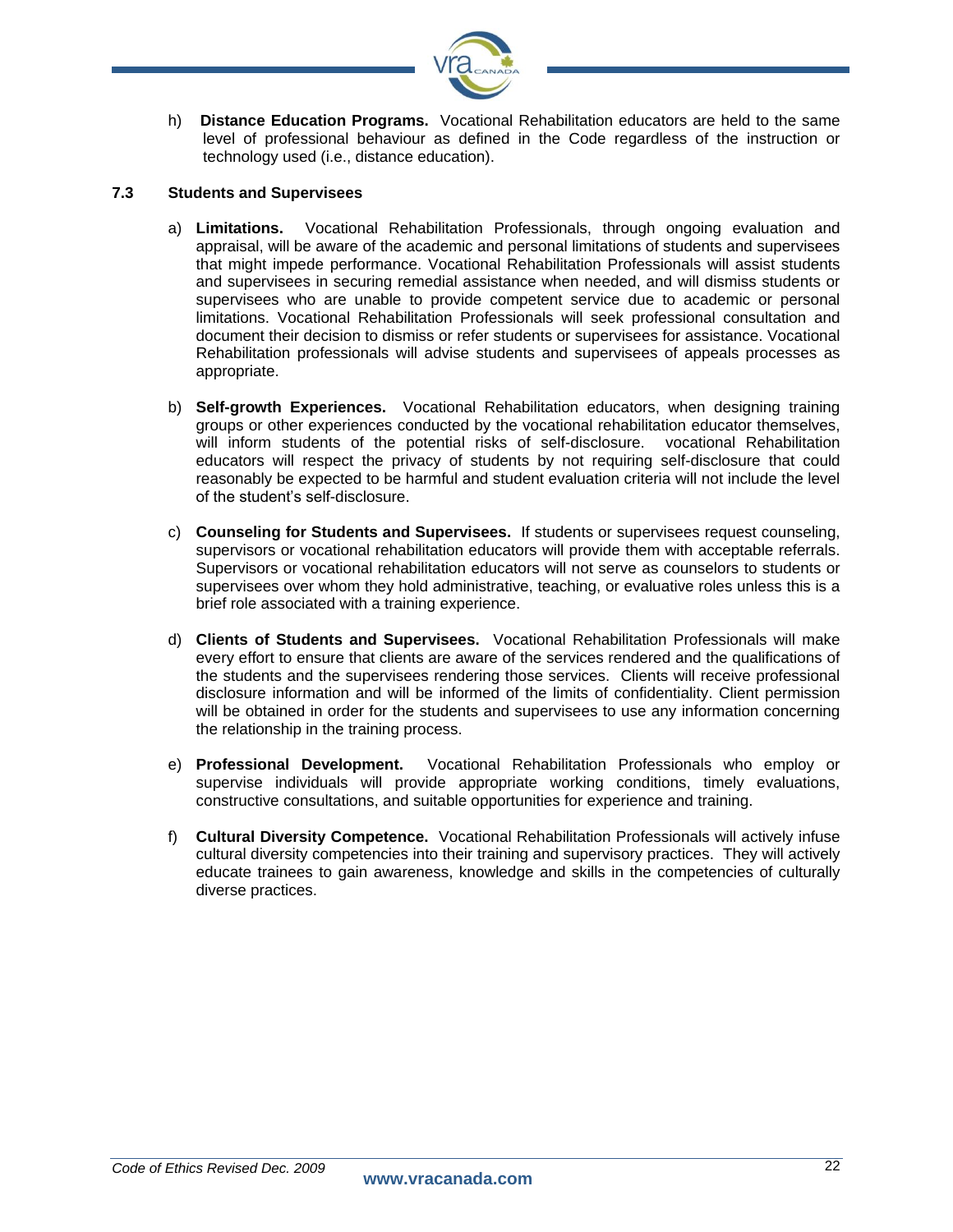

# **8. RESEARCH AND PUBLICATION**

#### **Value Statement**

Vocational Rehabilitation Professionals are encouraged to engage in or support research and publication activities that will benefit service delivery and which promotes the quality of life for persons with disabilities.

- **8.1 Research Methodology.** Vocational Rehabilitation Professionals engaged in research, presentations and publications will ensure that the literature reviews are thorough and accurate and that the research methodology is appropriate and sound. They will also ensure that data analysis is honest and correct, that the confidentiality of client and professional data is strictly maintained and that materials cited from other authors or publishers is correctly referenced and that it is culturally sensitive.
- **8.2 Recognition of Others.** Vocational Rehabilitation Professionals will ensure that the contributions of others in the collection of data or development of a manuscript are acknowledged through coauthorship, in an introductory or concluding statement, or in a footnote, depending on the extent of their involvement.
- **8.3 Responsibility to Report Findings.** When reporting results, Vocational Rehabilitation Professionals will honestly report the research findings that are judged to hold professional value even if the results reflect unfavourably on institutions, programs, services, prevailing opinions or vested interests.
- **8.4 Reporting Errors.** If it becomes known that there are significant errors in their research, Vocational Rehabilitation Professionals take reasonable steps to correct such errors through appropriate means (i.e., correction erratum or through other appropriate publication means.)
- **8.5 Student Research.** For an article that is substantially based on a student's dissertation or thesis, the student will be listed as the principle author.
- **8.6 Availability of Data.** Vocational Rehabilitation Professionals will be obligated to make sufficient original research data available to qualified Vocational Rehabilitation Professional who may wish to replicate the study.
- **8.7 Submission of Manuscripts.** Vocational Rehabilitation Professionals will submit manuscripts for consideration to only one journal at a time. Manuscripts that are published in whole or in substantial part in another journal or published work are not submitted for publication without acknowledgment and permission from the previous publication.
- **8.8 Peer Review.** Vocational Rehabilitation Professionals who review material for publication will respect the confidentiality and proprietary rights of those who submit the material.

# **8.9 Use of Human Research Subjects.**

- a) **Informed Consent.** Vocational Rehabilitation Professionals will ensure that research subjects are completely informed about the purpose of the study and have agreed to participate. Research subjects will be fully informed of the nature of the study and the responsibilities of the researchers and the subjects. Participation in research is typically voluntary and subjects have the right to withdraw from the study at any time. Professional's commitments to subjects will be clearly communicated and honoured. Information from subjects obtained during the study will be confidential.
- b) **Protection of Subject Rights.** Vocational Rehabilitation Professionals will seek consultation and observe stringent safeguards to protect the rights of research participants when a research problem suggest a deviation from standard or accepted practice.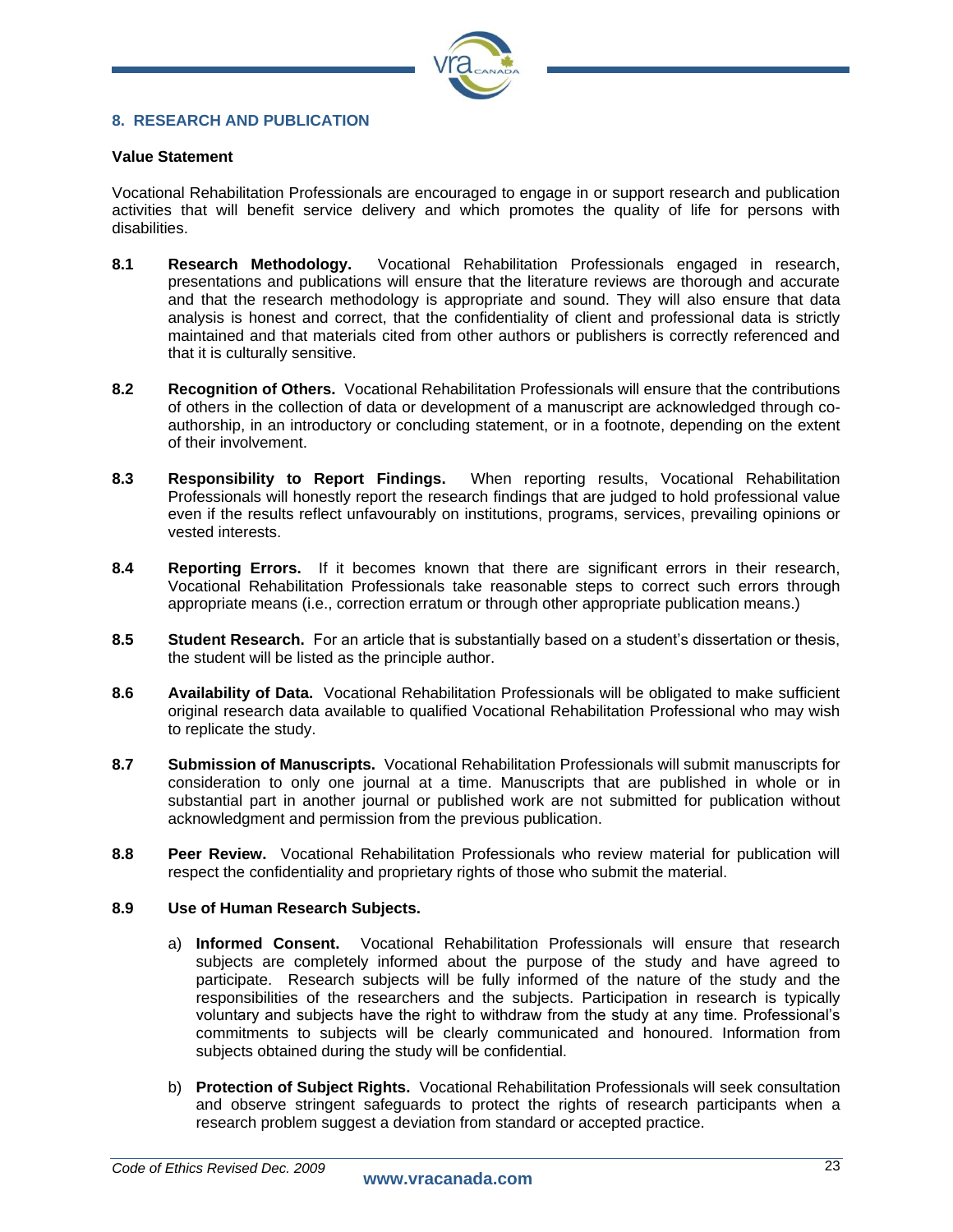

- c) **Protection of Subject Welfare.** Vocational Rehabilitation Professionals who conduct research with human participants will be responsible for the participant's welfare throughout the research and will take reasonable precautions to avoid causing injurious psychological, physical or social effects to their participants and create minimal interference in their lives.
- d) **Research Planning.** When using human participants, Vocational Rehabilitation Professionals will plan, design, conduct and report research in a manner that reflects cultural sensitivity and is culturally appropriate.
- e) **Research Conduct.** Research will be consistent with pertinent ethical principles, federal and provincial laws, host institutional regulations and scientific standards governing research with human participants.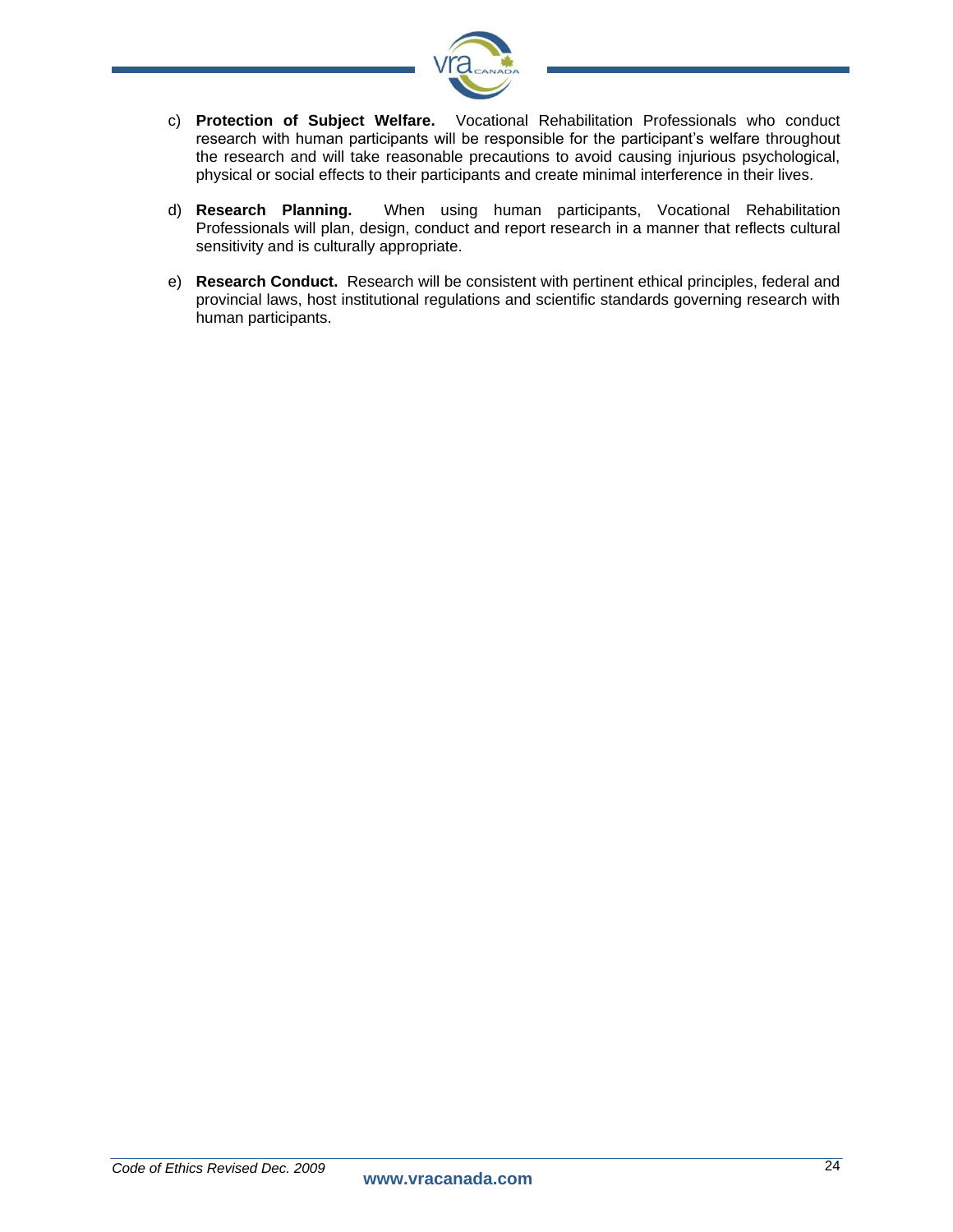

# **ACKNOWLEDGEMENTS**

VRA Canada acknowledges the influence of other codes of ethics and would like to recognize and thank the following organizations:

The Commission on Rehabilitation Counselor Certification (Revised Draft) (2010) Code of Professional Ethics for Rehabilitation Counselors, Schaumberg, Illinois.

The Commission on Certification of Work Adjustment and Vocational Evaluation Specialists (2008), CCWAVES Code of Professional Ethics, Schaumberg, Illinois.

The Canadian Association of Rehabilitation Professionals (2002), Canadian Code of Ethics for Rehabilitation Professionals, Toronto, Ontario.